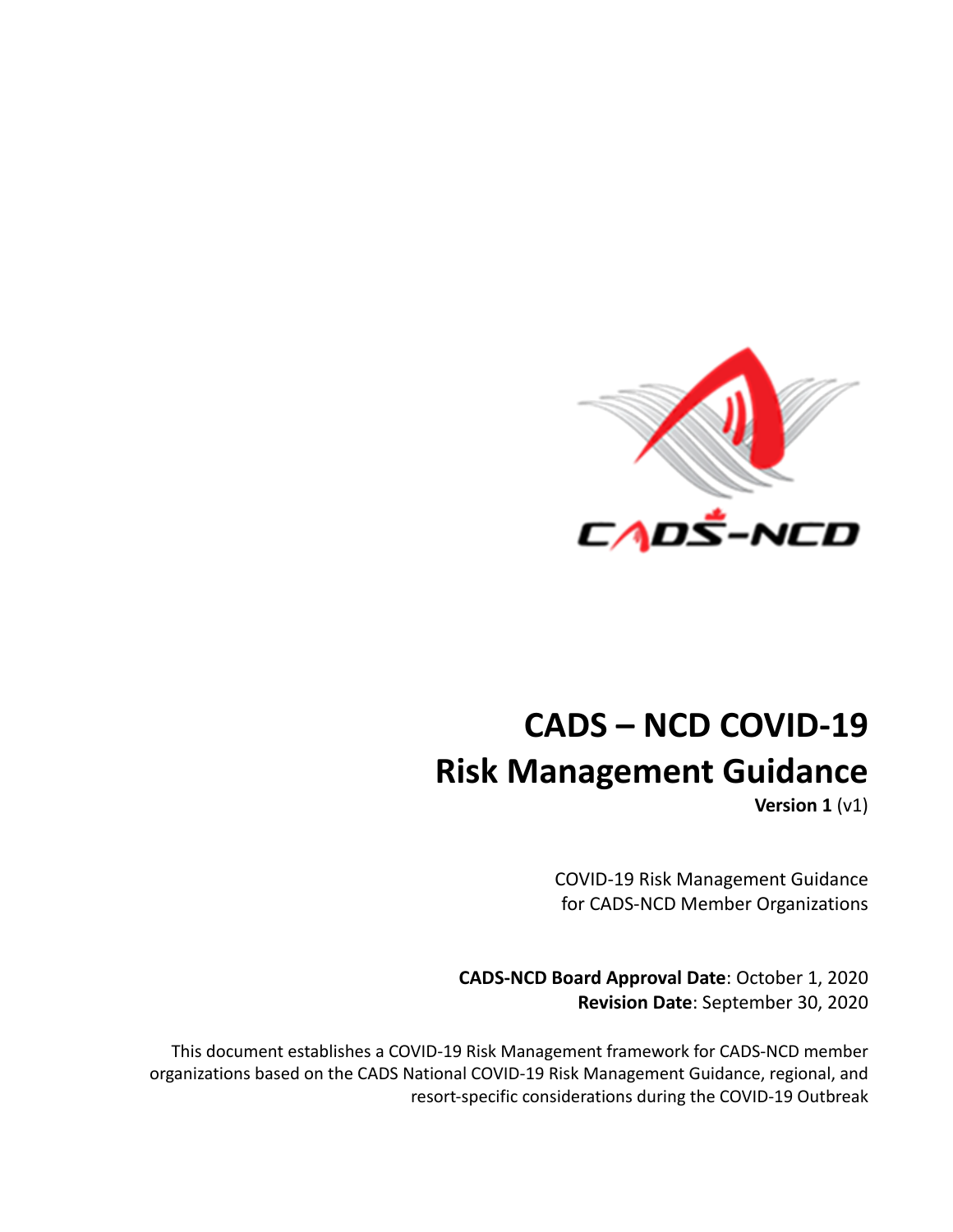

# **CADS-NCD COVID-19 Risk Management Guidance Contents**

| <b>Introduction and</b>                                                                                                                                                                                                                                                                                                                                                                    |
|--------------------------------------------------------------------------------------------------------------------------------------------------------------------------------------------------------------------------------------------------------------------------------------------------------------------------------------------------------------------------------------------|
|                                                                                                                                                                                                                                                                                                                                                                                            |
|                                                                                                                                                                                                                                                                                                                                                                                            |
| <b>CADS-NCD Safety</b>                                                                                                                                                                                                                                                                                                                                                                     |
|                                                                                                                                                                                                                                                                                                                                                                                            |
| pg.6                                                                                                                                                                                                                                                                                                                                                                                       |
| Return to Snow Plan (by Step, as outlined in the CADS COVID-19 Risk Management Guidance)<br><b>Step 1: Risk Assessment</b>                                                                                                                                                                                                                                                                 |
| i. Provincial Clearance for Ski/Snow Resorts to                                                                                                                                                                                                                                                                                                                                            |
|                                                                                                                                                                                                                                                                                                                                                                                            |
| ii. Provincial Requirements for Sports Clubs to Resume                                                                                                                                                                                                                                                                                                                                     |
|                                                                                                                                                                                                                                                                                                                                                                                            |
| iii. Provincial Gathering Size and Other                                                                                                                                                                                                                                                                                                                                                   |
|                                                                                                                                                                                                                                                                                                                                                                                            |
| iv. CADS-NCD Program                                                                                                                                                                                                                                                                                                                                                                       |
|                                                                                                                                                                                                                                                                                                                                                                                            |
| <b>Step 2: Establish Risk Reduction Protocols</b><br>i. Risk Reduction                                                                                                                                                                                                                                                                                                                     |
| $\texttt{Protocols}.\texttt{}.\texttt{}.\texttt{}.\texttt{}.\texttt{}.\texttt{}.\texttt{}.\texttt{}.\texttt{}.\texttt{},\texttt{}.\texttt{},\texttt{},\texttt{},\texttt{},\texttt{},\texttt{},\texttt{},\texttt{},\texttt{},\texttt{},\texttt{},\texttt{},\texttt{},\texttt{},\texttt{},\texttt{},\texttt{},\texttt{},\texttt{},\texttt{},\texttt{},\texttt{},\texttt{},\texttt{},\texttt$ |
| ii. Outbreak                                                                                                                                                                                                                                                                                                                                                                               |
|                                                                                                                                                                                                                                                                                                                                                                                            |
| Step 3: Document Procedure, and Develop Additional Policies as                                                                                                                                                                                                                                                                                                                             |
|                                                                                                                                                                                                                                                                                                                                                                                            |
| Step 4: Develop Communication and Training                                                                                                                                                                                                                                                                                                                                                 |
|                                                                                                                                                                                                                                                                                                                                                                                            |
| <b>Step 5:</b> Assess and Address Risks During                                                                                                                                                                                                                                                                                                                                             |
|                                                                                                                                                                                                                                                                                                                                                                                            |
| Step 6: Review, Monitor and Update the Plan as                                                                                                                                                                                                                                                                                                                                             |
|                                                                                                                                                                                                                                                                                                                                                                                            |
| <b>APPENDIX A - Illness</b>                                                                                                                                                                                                                                                                                                                                                                |
|                                                                                                                                                                                                                                                                                                                                                                                            |
| ,pg.14                                                                                                                                                                                                                                                                                                                                                                                     |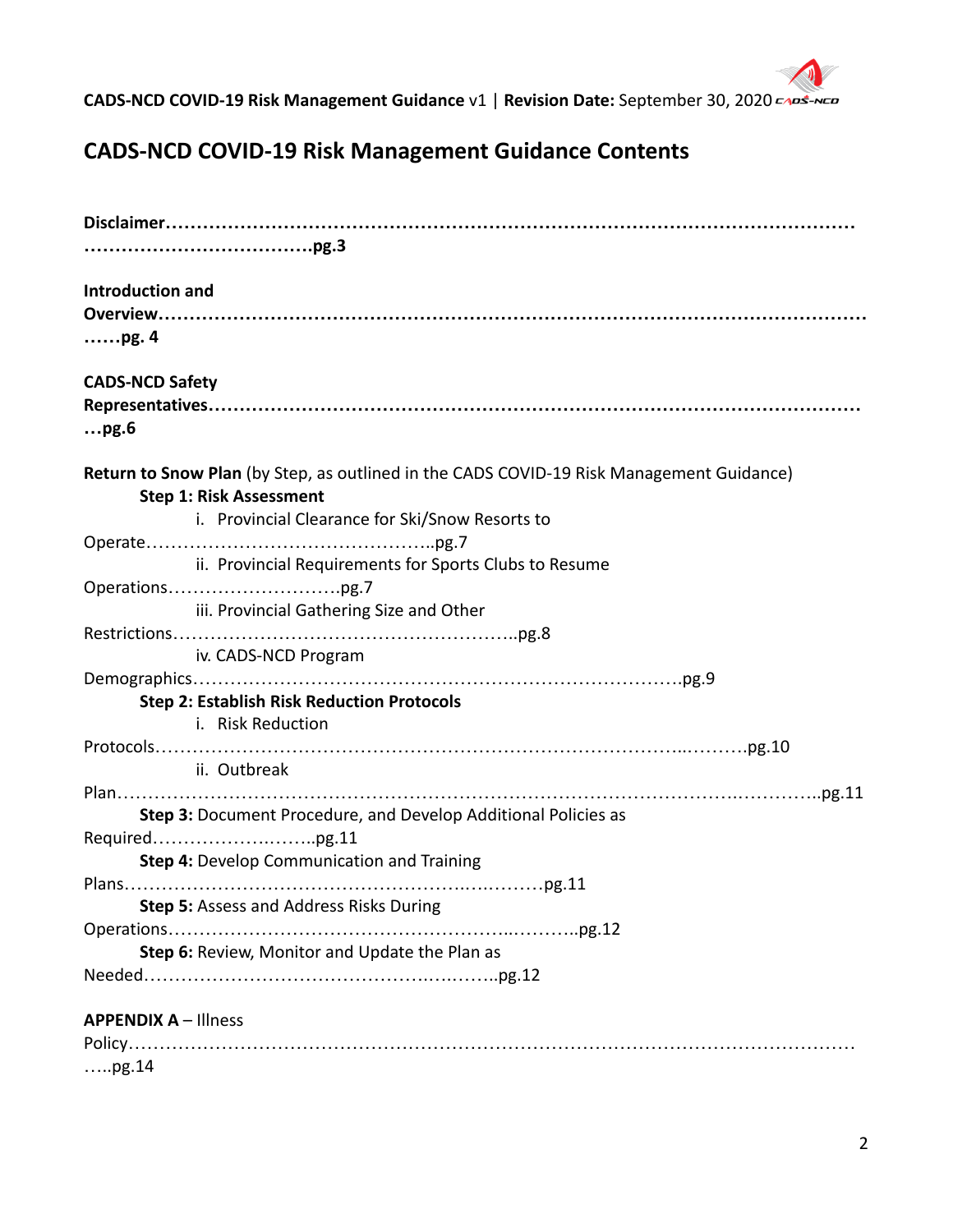

Terms……………………………………………………………………………………….……………… ……..pg.21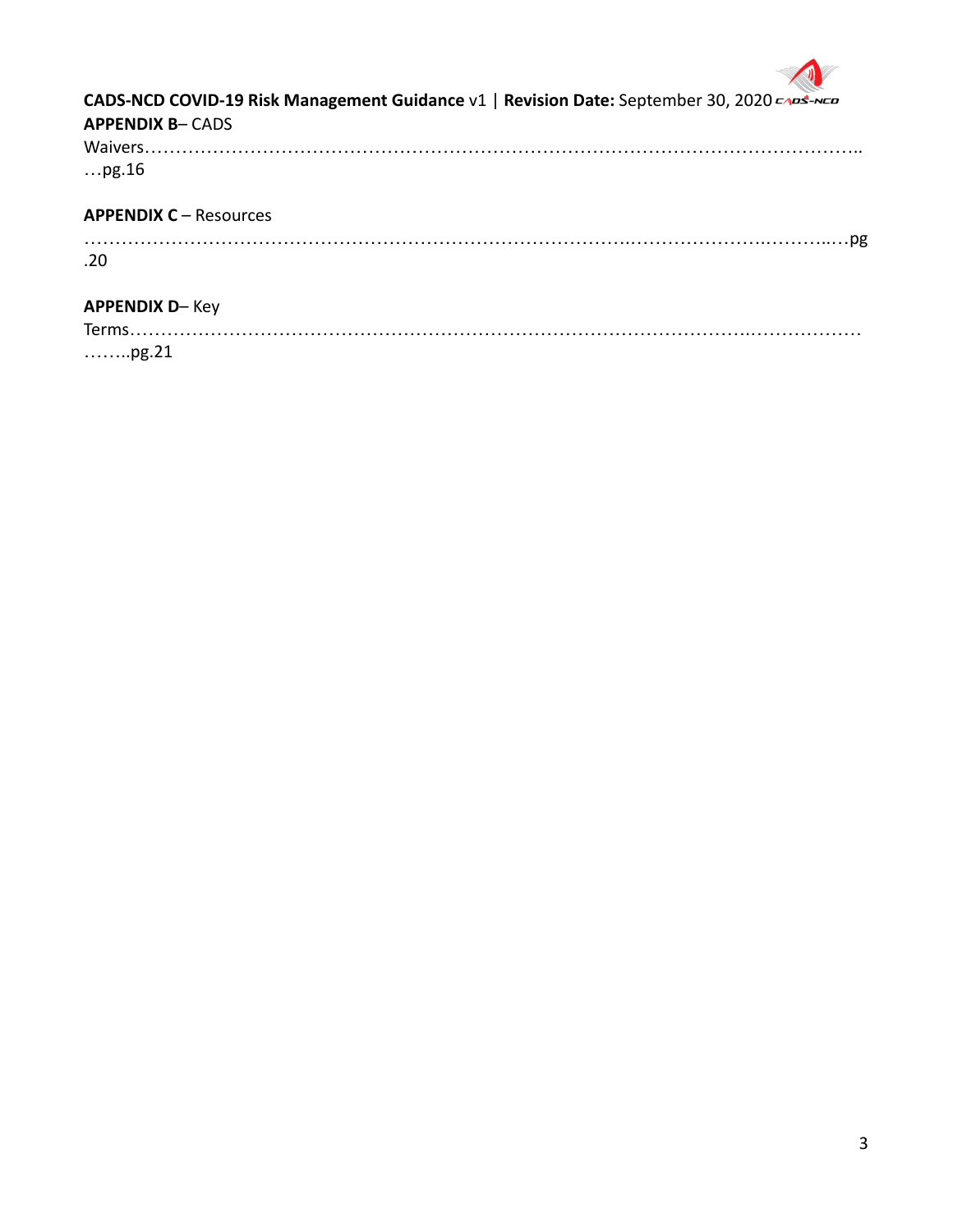

This framework is intended to be used for the purposes set in this document and is to provide a consistent and systematic framework for developing a provincially compliant Return to Snow Plan. Because information about the COVID-19 coronavirus, recommended health and safety measures, Provincial public health orders and other legal requirements can rapidly change no guarantee can be given as to the accuracy or completeness of any information provided in this Return to Snow Plan framework document.

This document is not a legal document and is to be used as a guide only. It is not a substitute for orders of the PHO or other legal requirements. It is subject to all applicable legal requirements, including human rights law. Nothing in this document is intended to take away anyone's rights under applicable law, including human rights law. In no circumstance will this document apply so that any person is entitled to less than they would be entitled to under applicable law. In the event of an ambiguity or conflict between this document and an applicable legal requirement, including human rights law, the applicable legal requirement will prevail. Nothing in this document is intended to provide legal advice. Do not treat this document as legal advice.

This document contains links to third party web sites. Links are provided for convenience only and CADS does not endorse the information contained in linked web sites nor guarantees its accuracy, timeliness or fitness for a particular purpose. The information in those links may be updated from time to time. We do not monitor those sites and are not responsible for updates.

Anyone using this CADS Framework document does so at his or her own risk. CADS shall not be responsible for any loss or damage of any kind arising directly or indirectly from the use of the CADS Framework including, without limitation, reliance on the completeness or accuracy of the information provided.

# **BE ADVISED THAT PERSONAL INFORMATION MUST NOT BE INCLUDED IN THE RETURN TO SNOW PLAN**

Personal information is any recorded information that *uniquely* identifies a person, such as name, address, telephone number, age, sex, race, religion, sexual orientation, disability, fingerprints, or blood type. It includes information about a person's health care, educational, financial, criminal or employment history. The Return to Snow Plan does however need to provide basic contact information related to the Responsible Executive Officer at the Division and at each Club **within that Division.**

**Please Note:** This plan is subject to human rights law. Nothing in this plan is intended to take away anyone's rights under applicable human rights legislation. In no circumstance will this plan apply so that any person is entitled to less than they would be entitled to under human rights law. In the event of any inconsistency between this plan and human rights law, human rights law will prevail.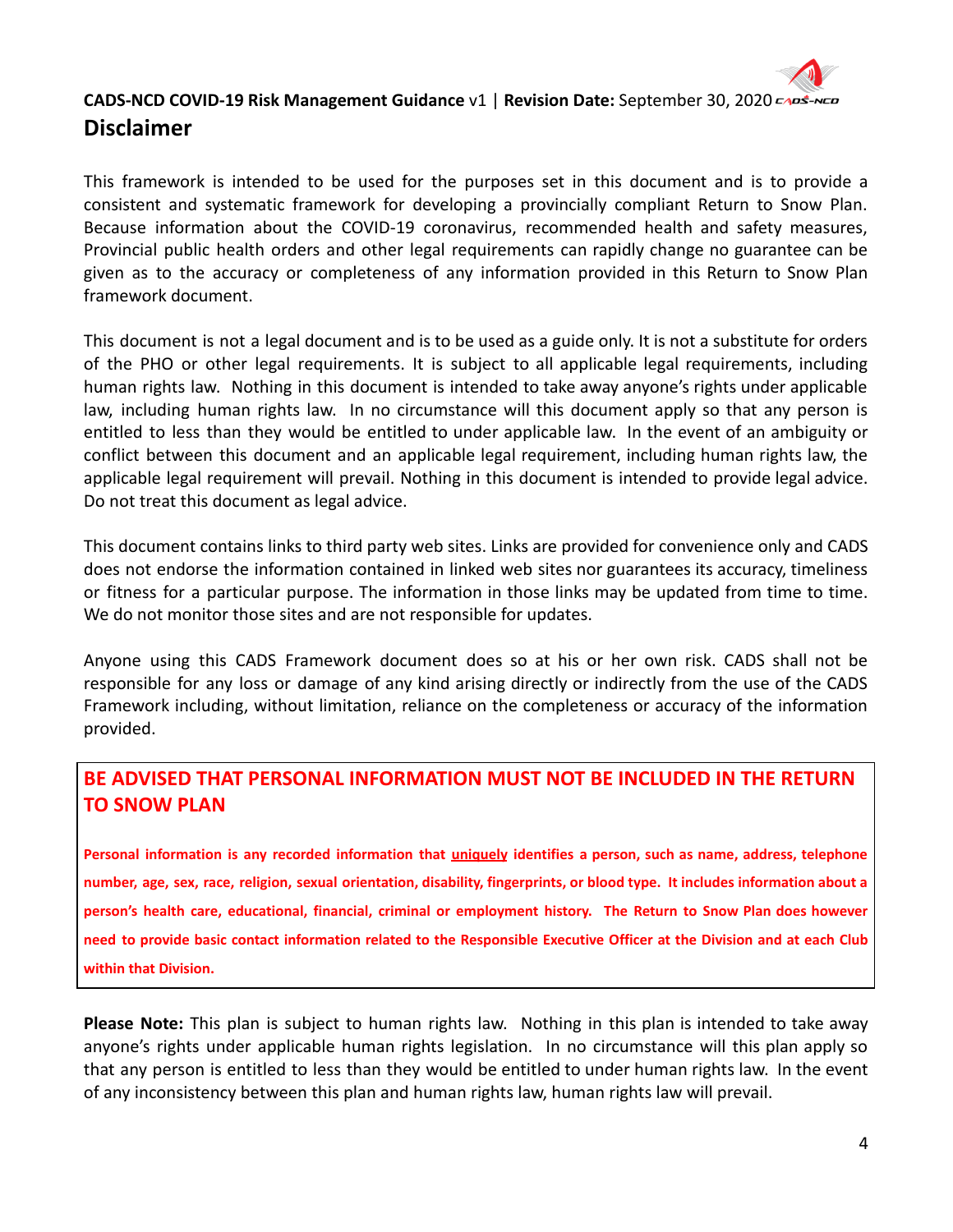

# **CADS-NCD COVID-19 Risk Management Guidance** v1 | **Revision Date:** September 30, 2020 **Introduction and Overview**

*CADS-NCD remains committed to the health and safety of our community, including all CADS-NCD members and their families. While eager to return to snow for the 2020-2021 season, additional precautions and protocols will be required to adapt our Programs to comply with Municipal, Provincial, and Federal authorities.*

*The CADS-NCD COVID-19 Risk Management Guidance establishes a risk management framework. CADS-NCD Programs must formally adopt the CADS – NCD COVID-19 Risk Management Guidance and must develop their own COVID 19 Risk Management Plan (also known as the Return to Snow Plan), or update their operational documentation/plan so it becomes a Return to Snow Plan. As a member organization / division of the national Canadian Adaptive Snowsports (CADS), this CADS – NCD COVID-19 Risk Management Guidance is informed by and follows the requirements of the CADS National COVID-19 Risk Management Guidance document current as of the Revision Date. As CADS-NCD guidance is informed not only by government authorities and CADS COVID-19 Risk Management Guidance, but also by the directives of each Program's partner resort, operational specifics will vary for each Program.*

*Per guidance as of the Revision Date, CADS-NCD member Programs have until December 1, 2020 to provide the following to CADS National:*

- *● Name a Safety Representative (alternately referred to as a COVID Safety Coordinator)*
- *● Obtain CADS-NCD Divisional approval of their respective Return to Snow Plan (or equivalent)*
- *● Provide the listing of events for sanctioning*

# *Of Note:*

*In support of CADS National member organization efforts to return to snow, CADS National has made a* Return to Snow Grant available to eligible CADS Clubs with greater than 10 members in the amount of *\$2.50/member (based on 2019-2020 membership) to a maximum amount of \$250.00 per Club. To be eligible , the Club must have adopted a Return to Snow Plan, intend to restart operations for the 2020-20221 season and be prepared to commit that the Club itself or through match funding, will spend at least the same amount as the grant on the Specific COVID-19 Use. CADS-NCD Programs (or Clubs) greatly appreciate this support, and will submit their Grant applications prior to the deadline of November 30th, 2020.*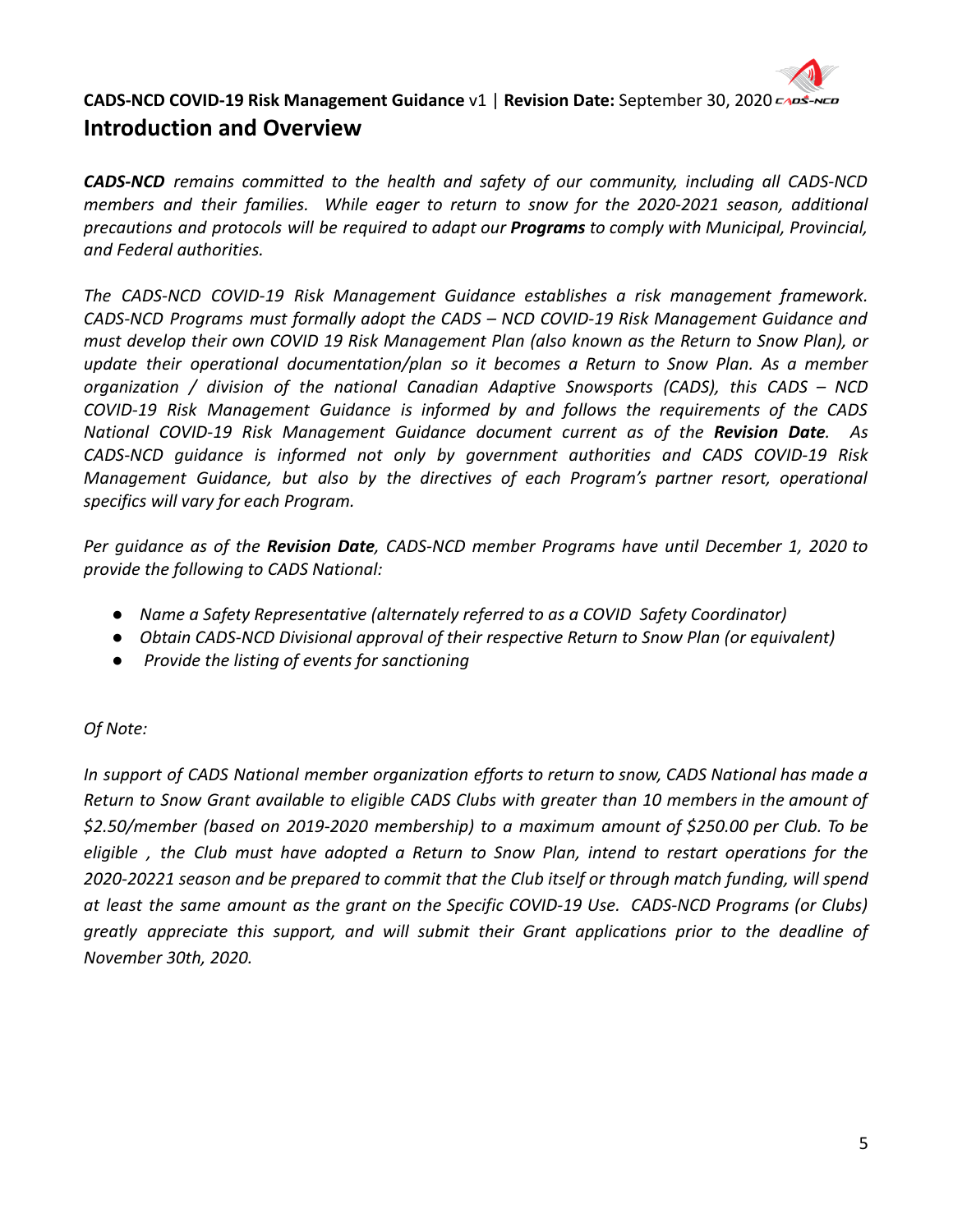

*The CADS-NCD COVID-19 Risk Management Guidance is broken down into the 6 steps required to support Program-level Return to Snow Plans:*

**Step 1:** Risk Assessment **Step 2:** Establish Risk Reduction Protocols **Step 3:** Document Procedure, and Develop Additional Policies as Required **Step 4:** Develop Communication and Training Plans **Step 5:** Assess and Address Risks During Operations **Step 6:** Review, Monitor and Update the Plan as Needed

*Any significant change in Provincial or Municipal Health Orders, resort-specific directive, COVID-19 outbreak, or other relevant consideration could result in CADS-NCD and/or CADS-NCD Program(s) revisiting Step 1 and adjusting protocols and policies as required.*

As of the Revision Date, Provincial Health Officer (PHO) mandates in Ontario and Quebec continue to be adjusted, and partner resorts have yet to finalize all directives for on and off snow operations. However, *all partner resorts are planning to operate.*

*Given the fluidity of the situation, detailed day-to-day operational guidance and related training will be delivered closer to the start of individual CADS-NCD Programs.*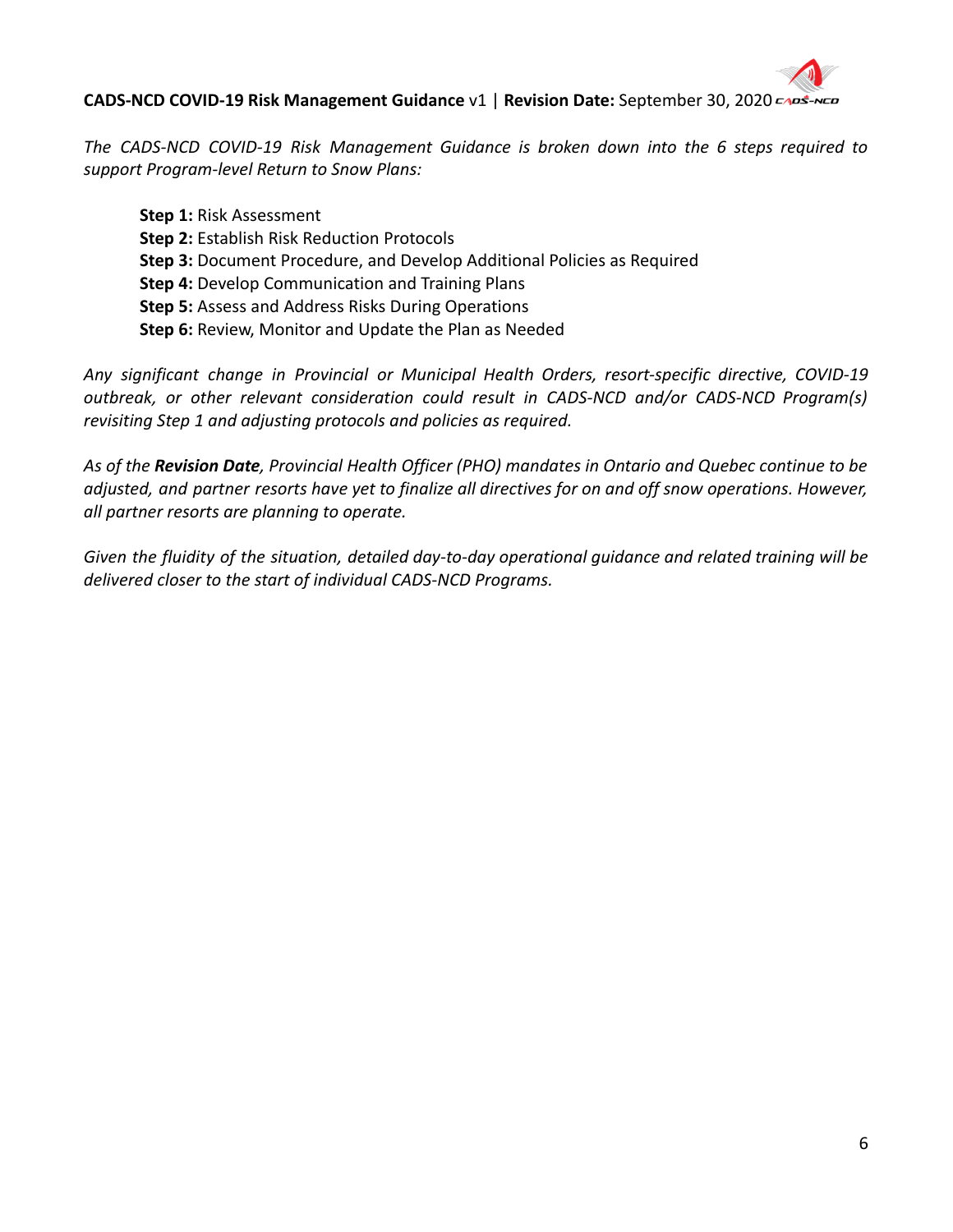

*As outlined as a requirement in the CADS National COVID-19 Risk Management Guidance, CADS-NCD and each CADS-NCD Program have assigned a Safety Representative (otherwise known as a COVID Safety Coordinator) from amongst their Executive Officers to ensure implementation of safety protocols during on snow activities.*

*Ensuring that that member organizations of CADS-NCD, as well as CADS-NCD as a division of CADS formally adopt and follow appropriate precautions and protocols is the responsibility of our CADS-NCD COVID Safety Coordinators (Safety Representatives).*

*CADS-NCD Safety Coordinators will collaborate as necessary with the National COVID Safety Coordinator appointed by CADS National. As of the Revision Date, this is Mr. Christian Hrab, Managing Director of CADS National.*

| Division/Program                                                  | <b>Responsible COVID Safety</b><br><b>Coordinator (Safety</b><br>Representative(s)) | <b>Division/Program Title</b>  |
|-------------------------------------------------------------------|-------------------------------------------------------------------------------------|--------------------------------|
| <b>CADS-NCD</b>                                                   | <b>Russ Rumley</b>                                                                  | Director Ski Operations        |
| A division of CADS                                                | Al McLarty*                                                                         | Chair TC (Technical Committee) |
| Calabogie - ON<br><b>CADS-NCD Member Program</b>                  | Deb Blimkie                                                                         | Program Director               |
| Cascades - QC                                                     | Vicki Mierins                                                                       | Co-Program Coordinator         |
| <b>CADS-NCD Member Program</b>                                    | Alex MacPherson                                                                     | Co-Program Coordinator         |
| <b>Edelweiss - QC</b><br><b>CADS-NCD Member Program</b>           | Jeff Boucher                                                                        | Program Coordinator            |
| Pakenham - ON                                                     | Al McLarty                                                                          | <b>Training Coordinator</b>    |
| <b>CADS-NCD Member Program</b>                                    | Dave McComb                                                                         | <b>Operations Coordinator</b>  |
| Ski Hawks Ottawa (SHO) - QC<br><b>CADS-NCD Member Program</b>     | Eric Lacasse                                                                        | <b>Technical Director</b>      |
| Winter Sports Clinic (WSC) - ON<br><b>CADS-NCD Member Program</b> | Deb Blimkie                                                                         | <b>WSC Executive</b>           |

*\* Specifically in context of Technical Committee activities and/or operations.*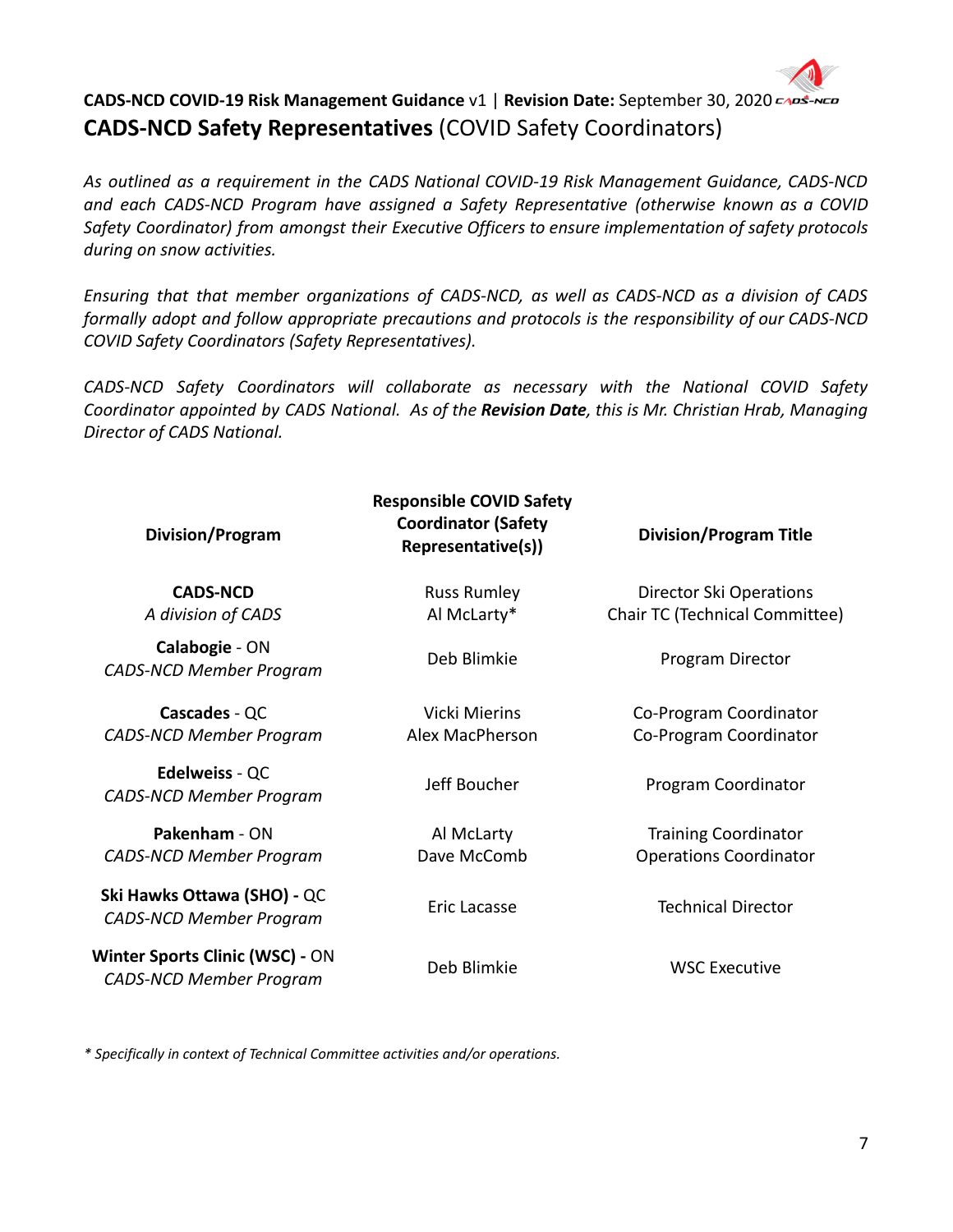

**Step 1:** Risk Assessment

### **i. Provincial Clearance for Ski/Snow Resorts to Operate**

# **Ontario Quebec**

As of the **Revision Date**, Businesses in the ski and snow sector are permitted to open in Stage 3, subject to requirements set out in Ontario Regulation 364/20 (Rules for Areas in Stage 3) made under the Reopening Ontario (A Flexible Response to COVID-19) Act, 2020. Also as of the **Revision Date**, municipalities in which partner resorts are located in Stage 3.

Indoor and outdoor sports and leisure activities that are carried out individually or in groups as well as all other outdoor activities are permitted to resume regular operations as of the **Revision Date**. All indoor sports and leisure facilities as well as all outdoor public spaces are permitted to reopen.

*Note: As of the Revision Date, daily reported COVID-19 cases in the National Capital District have begun increasing again, and there is a belief a second wave may be building.*

### **ii. Provincial Requirements for Sports Clubs to Resume Operations**

#### **Ontario Quebec**

Ontario has identified and compiled safety guidelines and protocols that have been established by leaders in the sport and recreation sector to ensure that Ontarians can safely [Return](https://www.ontario.ca/page/return-to-play) to Play. There are however, no mandated Provincial submissions required to return to play as of the **Revision Date**.

It is important to note that facility owners are **also** responsible for ensuring that all activities are conducted in a manner that maintains physical distancing and upholds public health measures outlined in the [Emergency](https://www.ontario.ca/laws/regulation/r20324) Order. As such, support of CADS-NCD Program partner resorts to resume operations is critical.

Quebec has compiled **Quebec Public Health [Authority](https://www.quebec.ca/en/tourism-and-recreation/sporting-and-outdoor-activities/resumption-outdoor-recreational-sports-leisure-activities/public-health-authority-guidelines-resumption-sports-leisure-activities/)** guidelines concerning the resumption of indoor and outdoor physical and sports activities carried out individually and in teams.

While there are no mandate Provincial submissions by organizations such as CADS-NCD or CADS-NCD Programs to resume regular operations as of the **Revision Date**, our Programs cannot do so without the support of our partner resorts. Site managers may limit the number of clients admitted, or even close a site, to ensure compliance with the recommendations issued by public health authorities. In addition, the CNESST (Commission de la santé et de la sécurité du travail) has produced the [Occupational](https://www.cnesst.gouv.qc.ca/salle-de-presse/covid-19-info-en/Pages/toolkit-sports-outdoor.aspx) Health and Safety [Standards](https://www.cnesst.gouv.qc.ca/salle-de-presse/covid-19-info-en/Pages/toolkit-sports-outdoor.aspx) Guide for the Leisure, Sports and Outdoor [Recreation](https://www.cnesst.gouv.qc.ca/salle-de-presse/covid-19-info-en/Pages/toolkit-sports-outdoor.aspx) Sector – COVID-19 to ensure the safety of employees working in facilities that are permitted to open.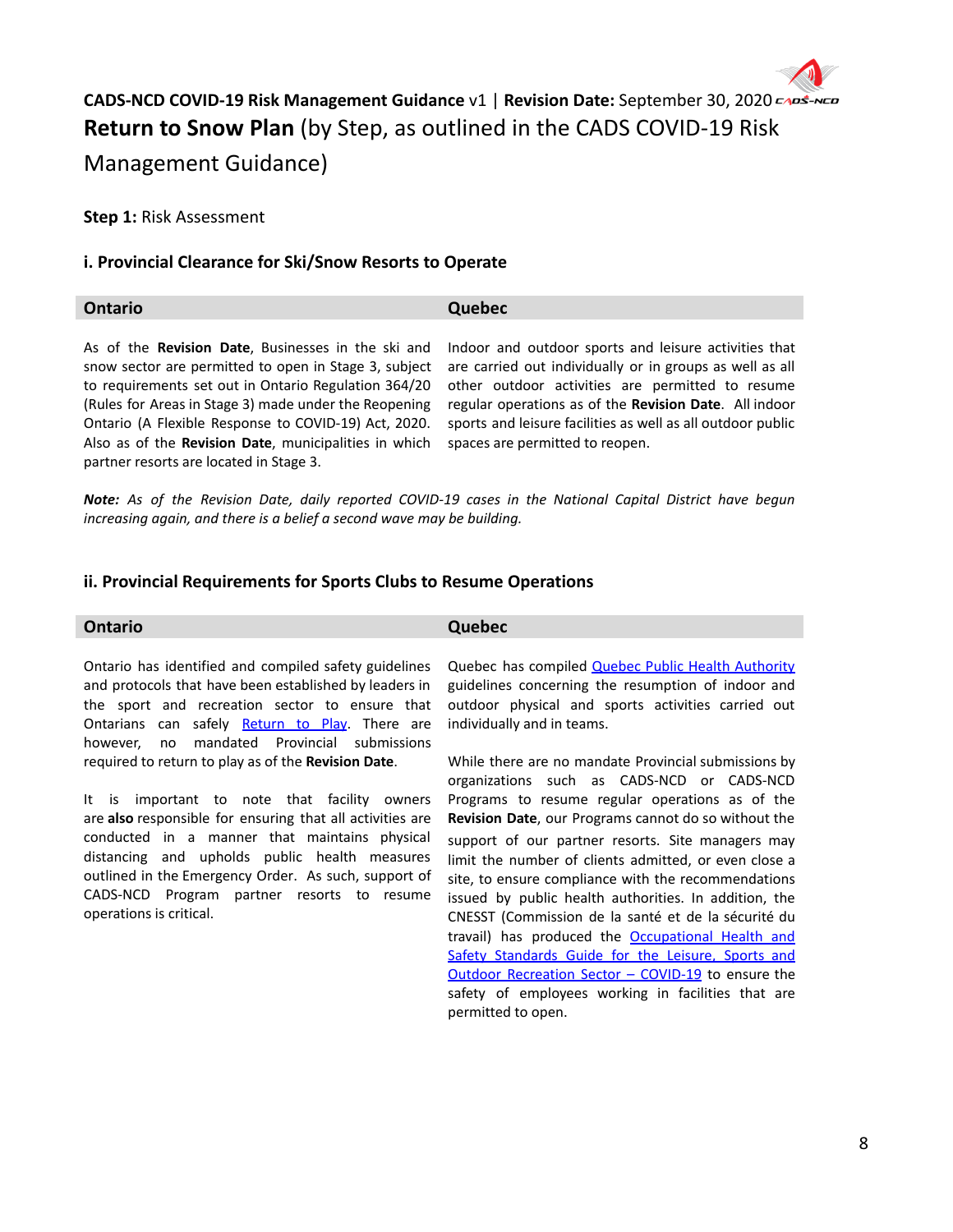### **iii. Provincial Gathering Size and Other Restrictions**

| Ontario                                                                                                                                                                                                                                                                                                                                                                        | Quebec                                                                                                                                                                                                                                                                                                                                                                                                                                                                                                                                                                                                                                                                                                                                              |
|--------------------------------------------------------------------------------------------------------------------------------------------------------------------------------------------------------------------------------------------------------------------------------------------------------------------------------------------------------------------------------|-----------------------------------------------------------------------------------------------------------------------------------------------------------------------------------------------------------------------------------------------------------------------------------------------------------------------------------------------------------------------------------------------------------------------------------------------------------------------------------------------------------------------------------------------------------------------------------------------------------------------------------------------------------------------------------------------------------------------------------------------------|
| As of the <b>Revision Date</b> , gatherings are now capped at<br>10 people inside (down from 50) and 25 outside (down<br>from 100). Recreational activities such as ski and snow<br>recreation are not subject to the gathering limits as of<br>the <b>Revision Date</b> , however other limits may apply due<br>to the nature of an individual business or partner<br>resort. | As of the <b>Revision Date</b> , the rules concerning<br>gatherings depend on the alert level in force. While<br>the basic health recommendations apply to all alert<br>levels, additional, more restrictive measures are<br>implemented at Level 3 - Alert (orange) and Level 4 -<br>Maximum Alert (red). As of the Revision Date, the<br>Outaouais is at Level 3 per the Quebec Progressive<br>regional alert and intervention system (COVID-19)<br>page. Private gatherings are limited to 6 people or 2<br>families, and activities organized in a public setting is<br>25 people. As it relates specifically to the ski and snow<br>recreation industry, additional guidance is expected to<br>be forthcoming as of the <b>Revision Date</b> . |

#### *Note Regarding Travel Restrictions***:**

*Provincial: Early in COVID-19 lockdown, Quebec restricted entry to the Province across inter-Provincial bridges* from Eastern Ontario to all but Quebec residents and essential travel. As of the Revision Date, while Quebec does not recommend inter-regional travel under a Level 3 - Alert (orange), it does not formally restrict it. Travel *restrictions may be imposed under a Level 4 – Maximum Alert (Red). CADS-NCD and CADS-NCD Programs must monitor this in regards both to the geographic location of partner resorts, as well as Participants.*

Federal: As of the Revision Date, the Canadian border is closed to non-citizen non-essential travel, and future extensions of the border closure are considered likely. As such, US-based volunteers are not expected to be *available for any CADS-NCD Programs. (Relevant to WSC.)*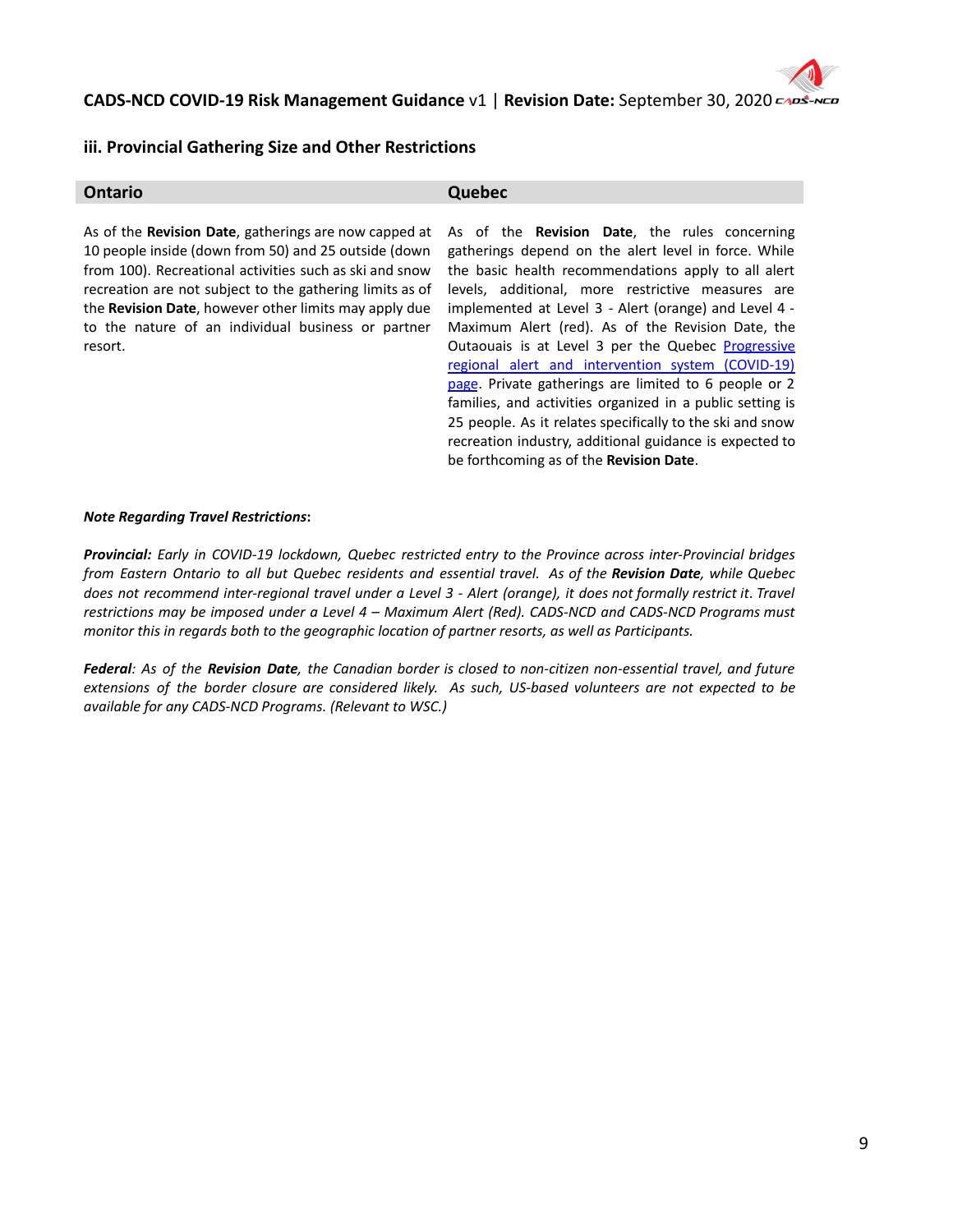

# **iv. CADS-NCD Program Demographics**

*CADS-NCD Programs completed a review of available 2019-2020 program demographics to assist in 2020-2021 planning. Based in data for 2019-2020, CADS – NCD has a high proportion / number of instructors and volunteers over age 60 which causes potential risk of transmission, opt out, or unavailability possibly on short notice to participate on short notice due to factors associated with the* pandemic. In addition, CADS – NCD has a significant number of students under 12, likely to be at early *stages of ski/snowboard skill development which potentially increases risk of close contact during elements of the lesson including dressing appropriately, on the hill activity, and on lifts. To supplement the information used in this assessment, several Programs polled their membership to better understand members' plans in regards to returning for the 2020-2021 season.*

*The following key insights were drawn from these reviews:*

- *● Quebec-based Programs have a disproportionate percentage of members who are residents of Ontario (80% plus). Should inter-provincial travel restrictions between Quebec and Ontario be re-imposed, these Programs would most likely need to suspend operations, even if their partner resorts remained open.*
- *● Programs have insufficient data from which to fully gage the At Risk (and/or Opt-Out) population of Volunteers and Instructors. Polling indicates that anywhere from 10%-20%+ of a Program's Instructor population may opt out due to COVID-19-related concerns. Programs will need to re-assess capacity accordingly (with a lean towards returning members), and can expect numbers to fluctuate up to and following Registration.*
- *● With the exception of one Program, the majority of Students and Athletes require: some level of physical / safety support on/off snow, and/or some level of assistance on/off lifts. Where such interactions may not necessarily result in physical contact, nearly all such scenarios result in challenges in consistently maintaining physical distancing within lesson pairings and/or other Program activities. As such, lesson pairings should be considered Moderate or High Risk of/from Close Contact, and Low Risk on an exception basis only. Strict protocols around use of masks/PPE will be critical.*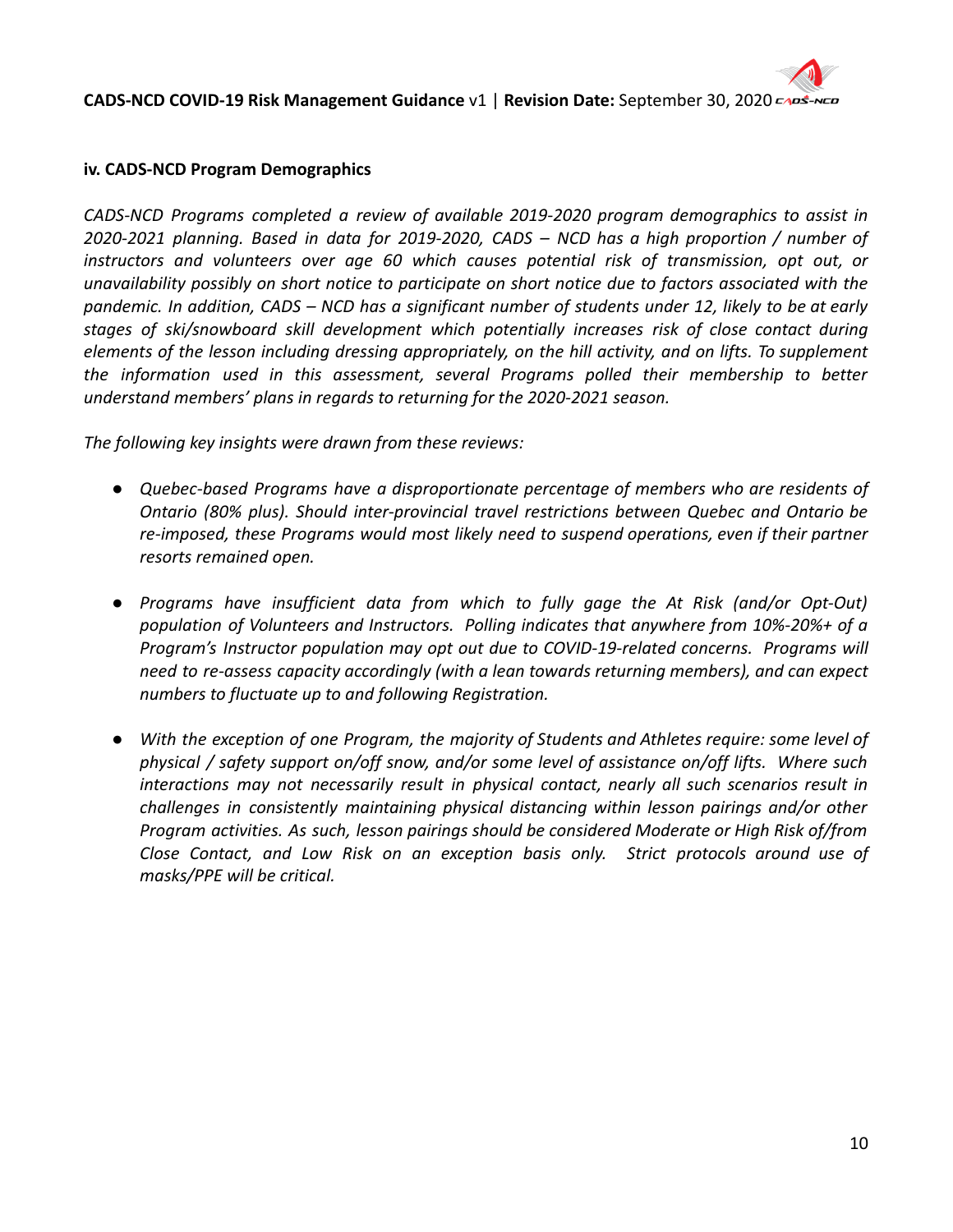

**Step 2:** Establish Risk Reduction Protocols

### **i. Risk Reduction Protocols**

*The following risk reduction strategies and protocols must be implemented to the extent possible by each CADS-NCD Program. Programs may identify additional strategies and protocols and/or adapt given strategies and protocols based on the unique needs and characteristics.*

#### **FOLLOW ALL PRECAUTIONS AND DIRECTIVES REQUIRED BY THE PARTNER RESORT**

Such directives are expected to include, but may not be limited to: Indoor/outdoor space usage/rental (including restrictions on indoor bag storage); Lift load reductions and/or special lift protocols; physical distancing requirements; rental equipment protocols; non-medical mask/PPE usage; and signage.

#### **GENERAL MEASURES**

∙ Conduct routine symptom screenings for all participants.

∙ Maintain physical distancing to the full extent possible

∙ Manage group size based on both Public Health Officer orders and available space.

#### **NON-MEDICAL MASKS/PPE**

∙ Require use of non-medical masks or face covering at all times when either physical distancing is or may not be possible (including all situations of Moderate or High Risk of/from Close Contact).

∙ As wet masks are ineffective, recommend all program members have more than one mask available for each lesson / training session.

#### **STUDENT/INSTRUCTOR PAIRINGS**

∙ Make best efforts to maintaining pairings for the duration of the Program. ∙ Leverage "bubble" (or caregiver) Volunteers/Instructors wherever possible where this is High Risk of/from Close Contact.

#### **REDUCE OFF-SNOW EVENTS**

∙ Events previously held in person (e.g. registration events; Annual General Meetings; Board meetings; celebrations; fund raising) are to be run virtually to the full extent possible for the 2020-2021 season.

∙ Where off-snow gatherings occur, health authority mandated gathering sizes and safety protocols must be followed.

#### **TRANSPORTATION**

∙ Should a Program continue to offer transportation for individual participants, a transportation protocol is required (i.e. consistent pairings; align to on-snow pairings; additional safety measures).

∙ Eliminate multi-participant/group travel (e.g. CADS-NCD annual bus trip to Mont Avila).

#### **EQUIPMENT MANAGEMENT**

∙ Make best efforts to dedicate equipment to the same student, Volunteer, or Instructor for the duration of the Program.

∙ Implement equipment cleaning/hygiene protocols.

∙ Ensure availability of cleaning/disinfecting products, as well as gloves/masks for Volunteers/Instructors.

#### **STAGER START/FINISH TIMES**

∙ Spread pairings across days/times to avoid large groups/congestion.

∙ Wherever possible, extend such staggered timing to scheduled breaks during sessions.

#### **RECORD KEEPING**

∙ Ensure all participants are properly registered in the given Program, completing the CADS Participant Waiver for the season.

∙ Ensure up to date contact information is maintained for all participants/guardians/caregivers.

∙ Maintain records of all participants at sessions or events, or otherwise visiting Program facilities (e.g. equipment maintenance).

∙ Seek to leverage Snowline lesson progress reports and contact tracing notes.

#### **TRAINING**

∙ Virtual delivery methods will be used for safety and operational protocol training, as well as for instruction theory.

∙ On snow training for Volunteers and Instructors will be run modeled after protocols pending for the annual CADS Pre-Courses.

#### **ELIMINATE DROP-INS/SWAPS**

∙ Restrict access to those essential to the program only (e.g. not a season to invite potential volunteers out to observe).

∙ Eliminate drop-in lessons and last minute swaps, and encourage early notification of inability to attend.

∙ Establish clear arrival and departure windows.

#### **VIRTUAL CHECK-IN/OUT**

Explore use of virtual check-in/check-out procedures.

∙ Encourage members to come dressed ready to participate, meeting fellow pairing members at a pre-arranged location.

#### **CADS-DEDICATED SPACE**

∙ Where virtual check-in/out may not be feasible, consider designated pick-up/drop-off areas coordinated with the partner resort.

∙ Post signage to ensure awareness of expectations.

∙ Plan for 5 sq. metres of "unencumbered floor space"/person.

∙ Implement cleaning/hygiene protocols (with enhanced protocols for 'high touch' areas).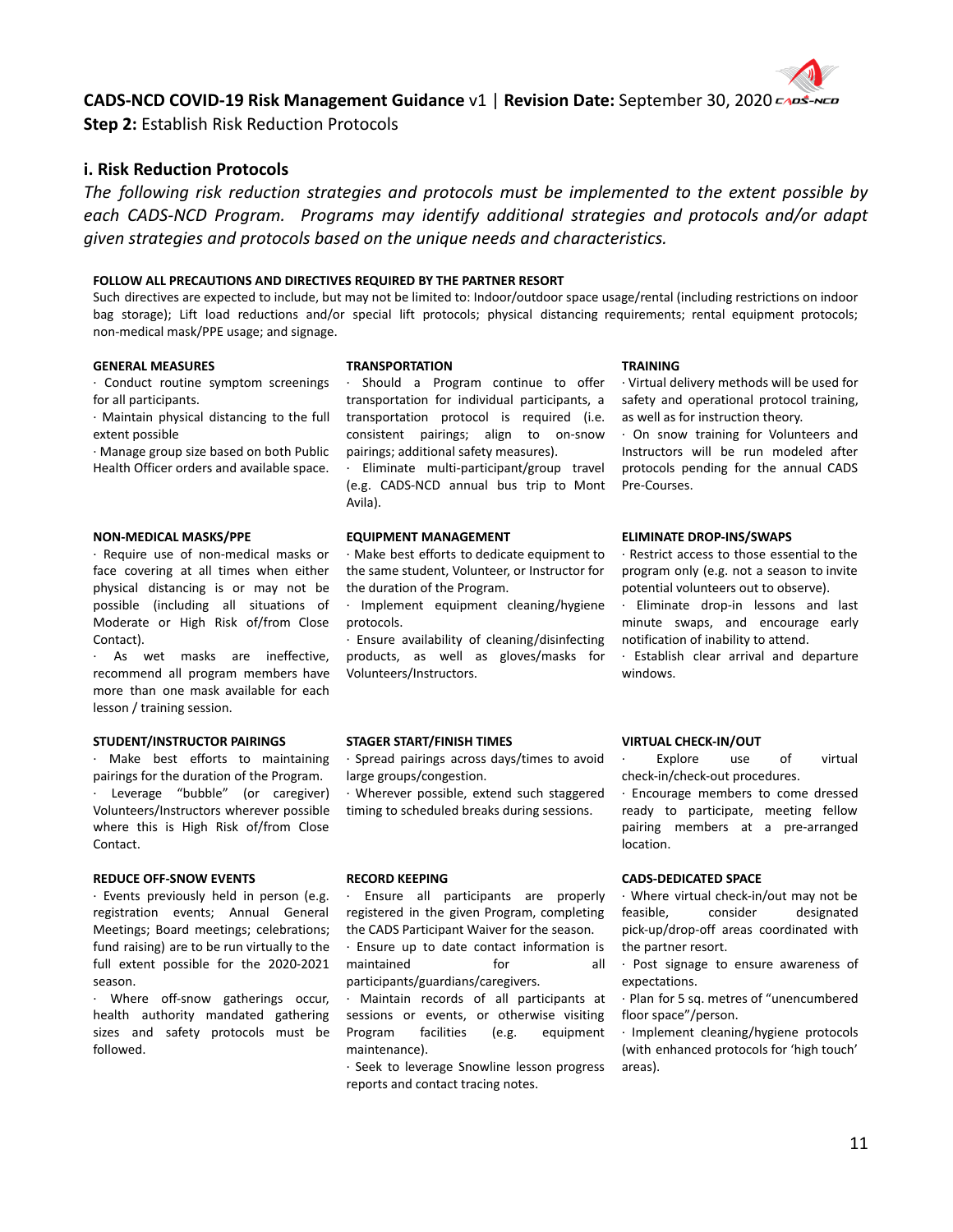# **ii. Outbreak Action Plan**

The Purpose of the "Outbreak Action Plan" is to aid in the contact tracing of those individuals who may have come into contact directly or indirectly with an infected individual. It is the responsibility of the entire CADS-NCD adaptive snowsport community to ensure we are keeping accurate records of those individuals for whom you are coming into contact with to help keep us all safe. As such:

• All participants and volunteers must be properly registered with CADS and the respective Programs with which they participate to ensure current and up-to-date contact information is on file.

• Programs must keep record of the date program sessions are held, along with a listing of all who attended the sessions.

• Any individual experiencing any symptoms of COVID-19 (fever, cough, sore throat, runny nose, headache, or shortness of breath) or who have been advised to self-isolate are not be permitted to attend any programming. Symptoms as of the **Revision Date** that may suggest a COVID-19 infection include:

| Fever                  | Chills.                | Cough                 | Barking cough/croup |
|------------------------|------------------------|-----------------------|---------------------|
| Shortness of breath    | Sore throat            | Difficulty swallowing | Runny nose          |
| Congested nose         | Loss of taste or smell | Pink eye              | Headache            |
| Nausea, vomiting,      | Muscle aches           | Extreme tiredness     | Falling down often  |
| diarrhea, stomach pain |                        |                       |                     |

• If symptoms begin during adaptive snowsport sessions, the individual must leave immediately and contact the local public health office for recommendations.

• If a Participant reports they are suspected or confirmed to have COVID-19, or in contact with an individual suspected or confirmed to have COVID-19, and have been at the activity place, implement enhanced cleaning measures (as applicable directly to the Program) to reduce risk of transmission.

• Ensure there is a protocol in place with the partner resort regarding notification of COVID-19 case amongst your Participants.

• Implement the relevant components of the **Illness Policy** (see Appendix B).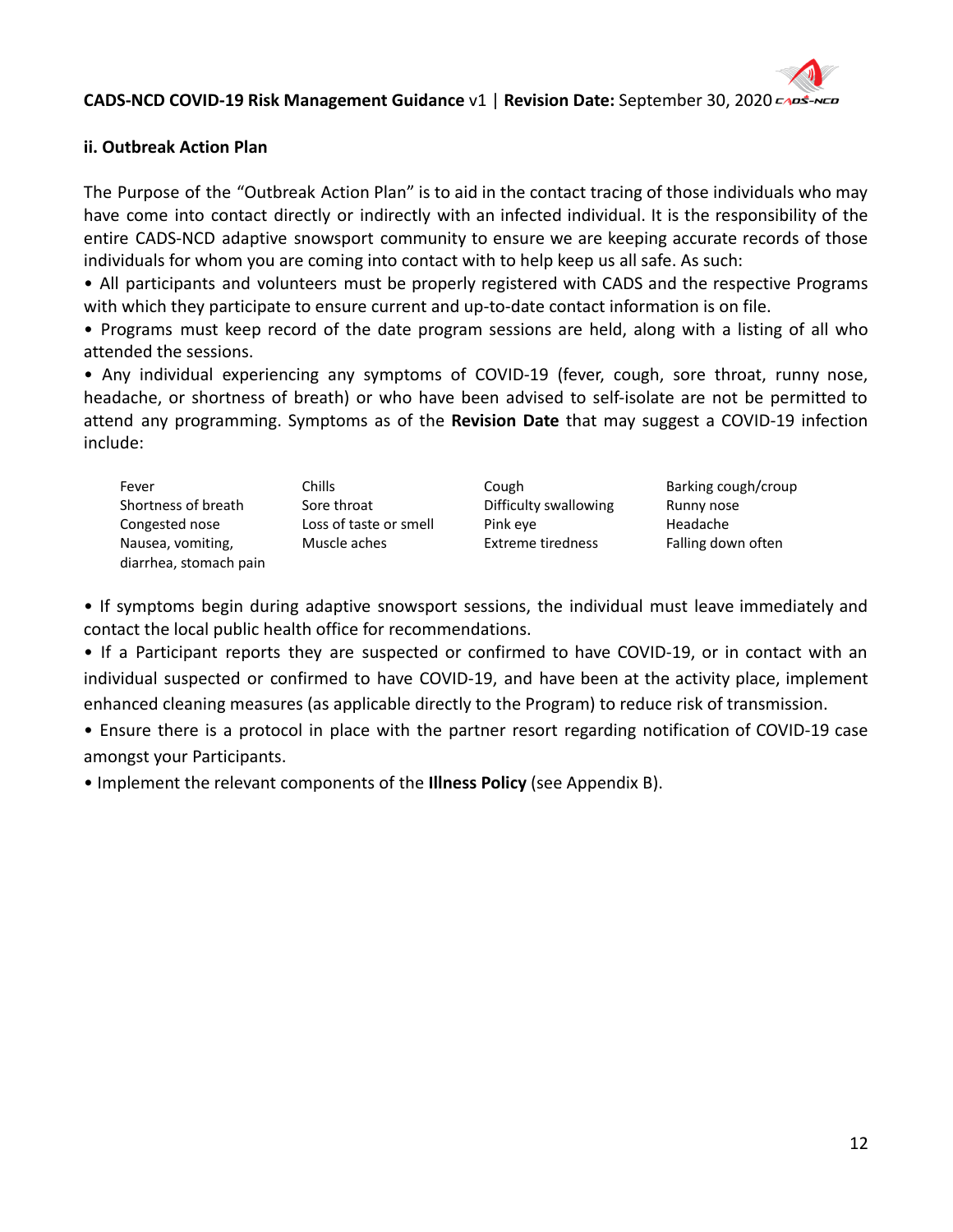**Step 3:** Document Procedure, and Develop Additional Policies as Required

# **Prior to any adaptive snowsport programming taking place, each CADS-NCD Program must:**

- Formally adopt the CADS-NCD COVID-19 Risk Management Guidance, including integration and acknowledgement of applicable PHO guidelines.
- Enact a plan to work with their facility operator(s) to ensure the club integrates facility guidelines, including a plan for tracing all involved with program activities.
- Update existing program operational documentation to reflect Risk Reduction Strategies being implemented, as applicable.
- Involve the designated Program Safety Representative in the development and review of policies and procedures; they will engage the CACS-NCD Safety Representative as required.
- Agree to and ensure that these measures remain in place over the upcoming season.

**In regards to events organization across CADS-NCD** (such as centralized Instructor Training):

- The event coordinator on behalf of CADS-NCD must consult with the CADS-NCD Safety Representative to ensure the appropriate precautions and protocols are adopted for the event in question.
- **Note:** Based on risk assessment, CADS-NCD will not be operating the annual bus trip to Sommet Saint-Sauveur versant Avila.

**Step 4:** Communication and Training Plans

- The CADS-NCD Return to Snow Plan will be made available/accessible to individual CADS members by way of posting on the CADS-NCD ([www.cads-ncd.ca\)](http://www.cads-ncd.ca) and/or CADS-NCD member Program website, and within a member organization's facility should it have dedicated space.
- CADS-NCD Programs are expected to make relevant Program-level Return to Snow Plans / COVID-19 Risk Management Guidance available in a similar manner.
- Program orientation materials sent to participants prior to resuming operations must address key safety protocols and expectations.
- Training for Volunteers and Instructors (inclusive of annual refresher training) must address key safety protocols and procedural changes in light of COVID-19.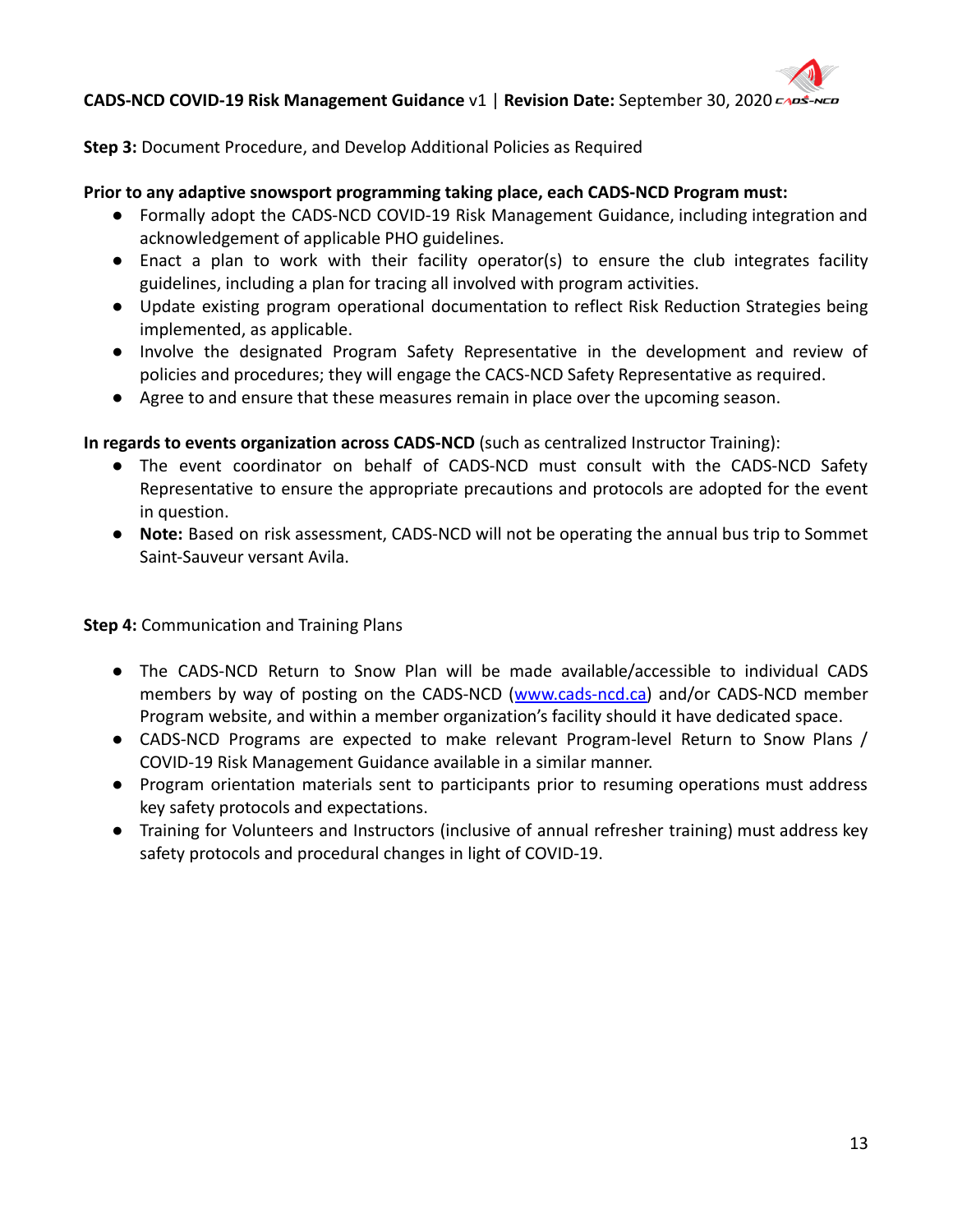**Step 5:** Assess and Address Risks During Operations

- CADS-NCD Return to Snow Working Group consisting of Divisional and Program COVID Safety Coordinators (Safety Representatives) will continue to meet leading up to and throughout 2020-2021 seasonal operations on a bi-weekly or weekly basis as appropriate.
- Significant changes in Provincial or Municipal Health Orders, resort-specific operational changes, or COVID-19 outbreak could result in an emergency meeting of the Return to Snow working group to address a given risk or set of issues (triggering a re-visit of any Steps, One through Four).
- The CADS-NCD Return to Snow Plan will be updated as necessary by the CADS-NCD Divisional Safety Representative.
- CADS-NCD Program operational documentation would be updated as necessary by the respective individual CADS-NCD Program Safety Representatives.

**Step 6:** Review, Monitor and Update the Plan as Needed

- **●** CADS-NCD COVID-19 Risk Management Guidance will be monitored by the CADS-NCD Divisional Safety Representative (a member of the CADS-NCD Executive) with respect to overall compliance by Program Coordinators, Instructors, Volunteers and Participants and the level, if any, of outbreaks or reported Participants testing positive for COVID-19.
- CADS-NCD Board and Program Safety Representatives will review the draft CADS-NCD COVID-19 Risk Management Guidance and Program Return to Snow Plans / COVID-19 guidance and all associated policies and strategies to ensure that they are non-discriminatory.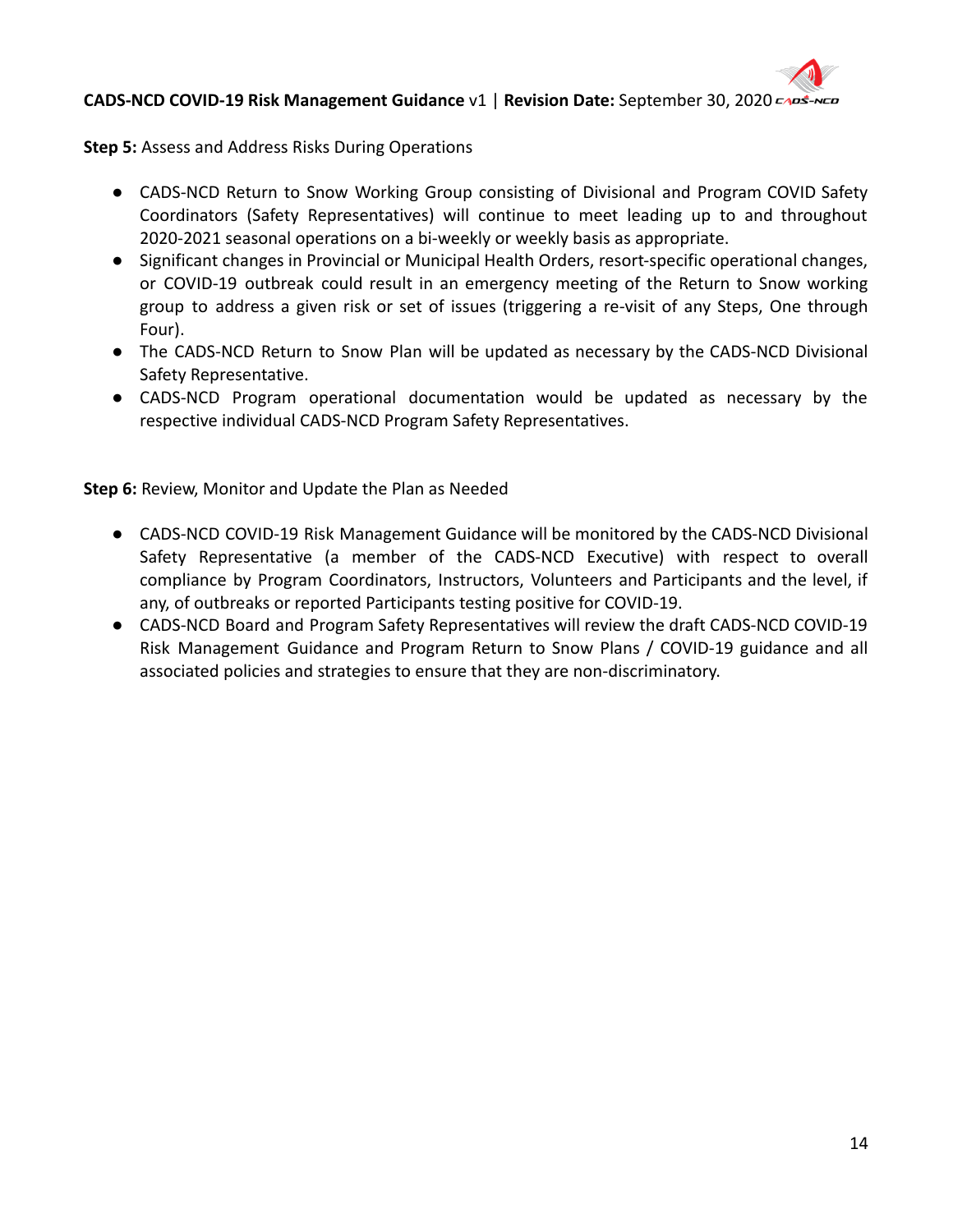

# **CADS-NCD COVID-19 Risk Management Guidance** v1 | **Revision Date:** September 30, 2020 **Appendix A – CADS Illness Policy**

This Illness Policy was adopted by CADS National on July 21 $^{\text{st}}$ , 2020 and is being set-up within Snowline to be required reading as part of the membership registration process. Clubs & Divisions are encouraged to adopt this policy directly.

# **Policy Statement**

In this policy, "Participant" includes any employees or paid staff, Instructors, Coaches, Volunteers, Students, Athletes, or dedicated parent/caregiver volunteers that participate or are assigned in a group lesson of 2 or more.

1. Any Participant shall inform an individual in a position of authority (paid staff, Coach, Instructor or Program Coordinator) immediately if, they feel any symptoms of COVID-19 such as fever, chills, cough, shortness of breath, sore throat and painful swallowing, stuffy or runny nose, loss of sense of smell, headache, unusual muscle aches or fatigue or unusual loss of appetite.

# 2. Assessment

a. Participants must review the self-assessment signage located throughout the facility each morning before their activity to attest that they are not feeling any of the COVID 19 symptoms and/or be prepared to participate in daily symptom screening or assessment. Such screenings and assessments are subject to and must be compliant with privacy laws.

b. Paid staff, Coach, Instructor or Program Coordinator will visually monitor Participants to assess any early warning signs as to the status of their health and to touch base on how they are regarding their personal safety throughout the activity.

c. If Participants are unsure, they should be instructed to use a self-assessment tool.

## 3. If a Participant is feeling sick with COVID-19 symptoms

a. They should remain at home and contact their local Public Health authority.

b. If they feel sick and /or are showing symptoms while at work or at the snow sport activity, they should be sent home immediately and have them contact a doctor for further guidance.

c. No Participant may participate in a practice/activity if they are symptomatic.

# 4. If a Participant tests positive for COVID-19

a. The Participant will not be permitted to return to the workplace/practice/facility until they are free of the COVID-19 virus.

b. Any Participants who works/plays closely with an infected Participant will also be removed from the workplace/practice/facility for at least 14 days to ensure the infection does not spread further, unless they have tested negative for CoVid-19 following exposure to the infected Participant.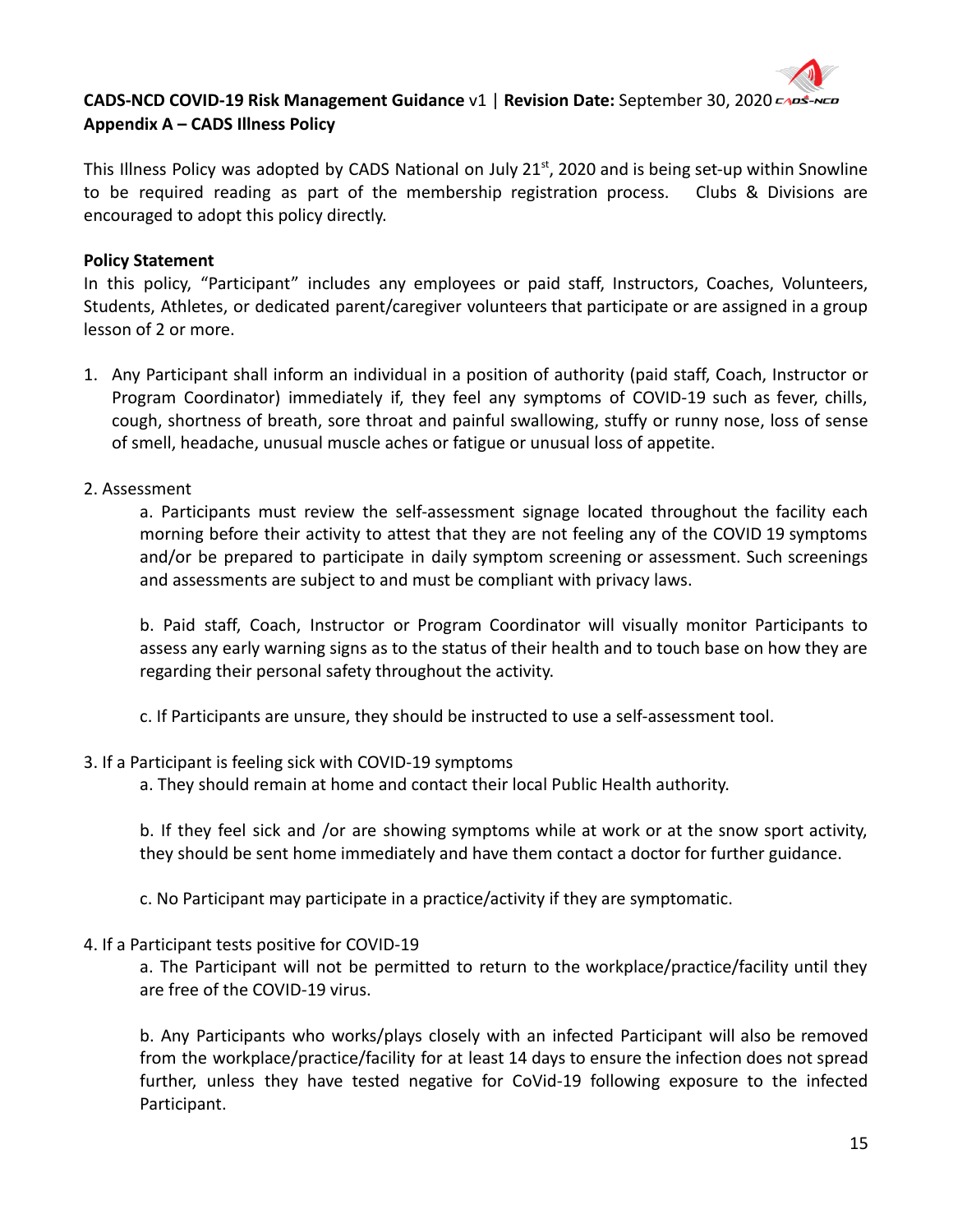

c. Close off, clean and disinfect their work/practice/facility area immediately and any surfaces that could have potentially be infected/touched.

5. If a Participant has been tested and is waiting for the results of a COVID-19 Test

a. As with the confirmed case, the Participant must be removed from the workplace/practice/facility.

b. The Public Health Agency of Canada advises that any person who has even mild symptoms to stay home and call their public health authority.

c. The applicable public health authorities may inform other Participants who may have been exposed and ask that they be removed from the workplace/practice/activity for at least 14 days or until the diagnosis of COVID-19 is ruled out by health authorities.

d. The workspace/practice/activity space will be closed off, cleaned, and disinfected immediately and any other surfaces that could have potentially been infected/touched.

- 6. If a Participant has come in to contact with someone who is confirmed to have COVID-19
	- a. Participants must advise their employer/coach if they reasonably believe they have been exposed to COVID-19.
	- b. Once the contact is confirmed, the Participant will be removed from the workplace/practice/activity for at least 14 days or as otherwise directed by public health authorities. Participants who may have come into close contact with the Participant will also be removed from the workplace for at least 14 days.
	- c. The workspace/activity area will be closed off, cleaned, and disinfected immediately and any other surfaces that could have potentially been infected/touched.
- 7. Quarantine or Self-Isolate if:

a. Any Participant who has travelled outside of Canada within the last 14 days is not permitted to enter any part of the facility and must quarantine and self-isolate.

b. Any Participant with confirmed or probable symptoms of COVID-19 is not permitted to enter any part of the facility.

c. Any Participant from a household with someone showing symptoms of COVID-19 is not permitted to enter any part of the facility.

d. Any Participant who is in quarantine or self-isolating as a result of contact with an infected person or in families who are self-isolating, is not permitted to enter any part of the facility.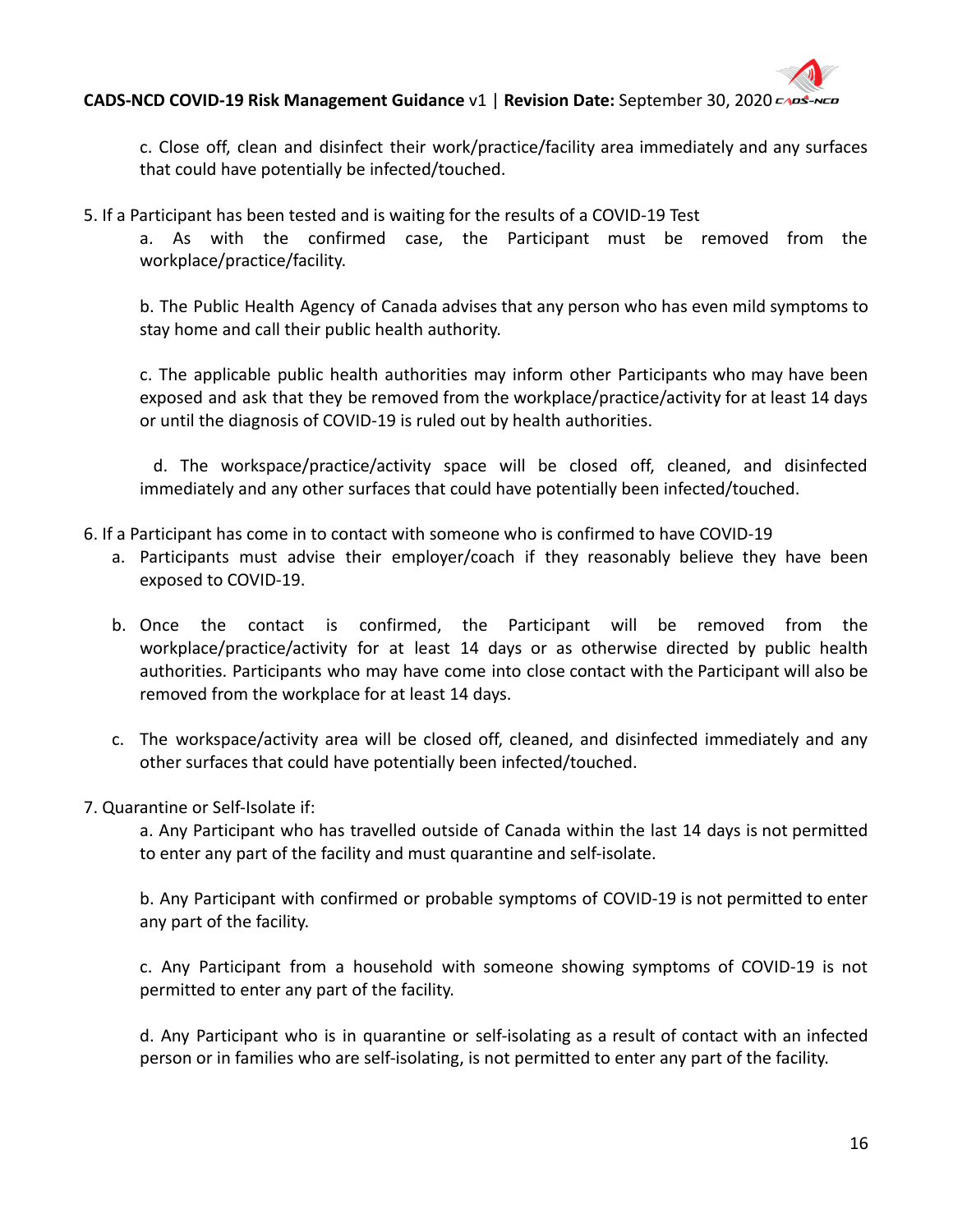# **Appendix B.1 –** CADS Participant Waiver Agreement

RELEASE OF LIABILITY, WAIVER OF CLAIMS, ASSUMPTION OF RISKS AND INDEMNITY AGREEMENT - BY SIGNING THIS AGREEMENT YOU AGREE TO WAIVE CERTAIN LEGAL RIGHTS, INCLUDING THE RIGHT TO SUE - READ CAREFULLY!

TO: Canadian Adaptive Snowsports (CADS), Divisions & Clubs and to Canadian Snowsports Association (CSA)

AND TO: DEFINITIONS In this Agreement:

a) The terms "Releasees" shall include (Canadian Adaptive Snowsports, Association and their respective directors, officers, employees, agents and volunteers)

In full or partial consideration for allowing me to attend the premises of Canadian Adaptive Snowsports ("CADS")/Divisions/Clubs at (the "Facilities") and/or participate in any adaptive Snowsport activity including skiing, snowboarding, (the "Activities"), I agree that:

- 1. I understand and accept there is risk of serious injury or death, including the risk of contracting Covid-19, by attending the Facilities or participating in the Activities, whether as a student, athlete, coach, instructor, volunteer, member, participant, family member of or otherwise in close contact with participants (the "Participants").
- 2. I understand all safety rules for attendance at the Facilities or participation in the Activities must be followed at all times, including CADS' Return to Snow Plan rules and guidelines, and all applicable federal and provincial Covid-19 rules and guidelines, regardless of my role. I understand I am solely responsible for my personal safety.
- 3. I understand and accept the safety measures taken by CADS, the Club and all Participants, including the measures set out above, will not and cannot eliminate all risks associated with attending the Facilities or participating in the Activities, including serious injury, death and contracting Covid-19.

I UNDERSTAND AND AGREE, FOR MYSELF AND ON BEHALF OF MY HEIRS, ASSIGNS, PERSONAL REPRESENTATIVES AND NEXT OF KIN THAT BY SIGNING THIS DOCUMENT I AGREE AS FOLLOWS:

- 1. WITHOUT ANY QUALIFICATION WHATSOEVER, I ASSUME ALL RISKS associated with my attendance at the Facilities or participation in the Activities, including serious injury, death, contracting Covid-19 or any compounding or aggravation of injuries caused by negligent rescue operations or procedures arising in any way, even if such risks arise in any way from any act, omission, RECKLESSNESS, NEGLIGENCE, GROSS NEGLIGENCE, BREACH OF ANY CONTRACT, STATUTE, BYLAW, FEDERAL OR PROVINCIAL REGULATION OR ORDER, OR OTHER DUTY OF CARE INCLUDING UNDER THE RELEVANT OCCUPIERS LIABILITY ACT, by any persons, entities or organizations associated in any way with the Facilities and Activities including but not limited to Canadian Adaptive Snowsports, the Divisions/Clubs facility owners, lessees, lessors, municipal or government authority, promoters, sanctioning bodies, member clubs, associations and subdivisions, facility operators, sponsors, advertisers, other participants, rescue personnel, inspectors, underwriters, consultants and others who give recommendations, directions, or instructions or engage in risk evaluation and loss control activities regarding the Facilities or Activities, or any one or more of them and their respective directors, officers, employees, volunteers, guides, contractors, agents and representatives (collectively, the "Releasees");
- 2. I PROVIDE A FULL AND FINAL RELEASE AND WAIVER OF ALL LIABILITY AND ALL CLAIMS that I have or may have in the future, against the Releasees, from any and all liability for any loss, damage, injury, death, and/or expense, including contracting Covid-19, that I may suffer as a result of my attendance at the Facilities or participation in the Activities in any capacity, due to any cause whatsoever and arising in any way, including any act, omission, RECKLESSNESS, NEGLIGENCE, GROSS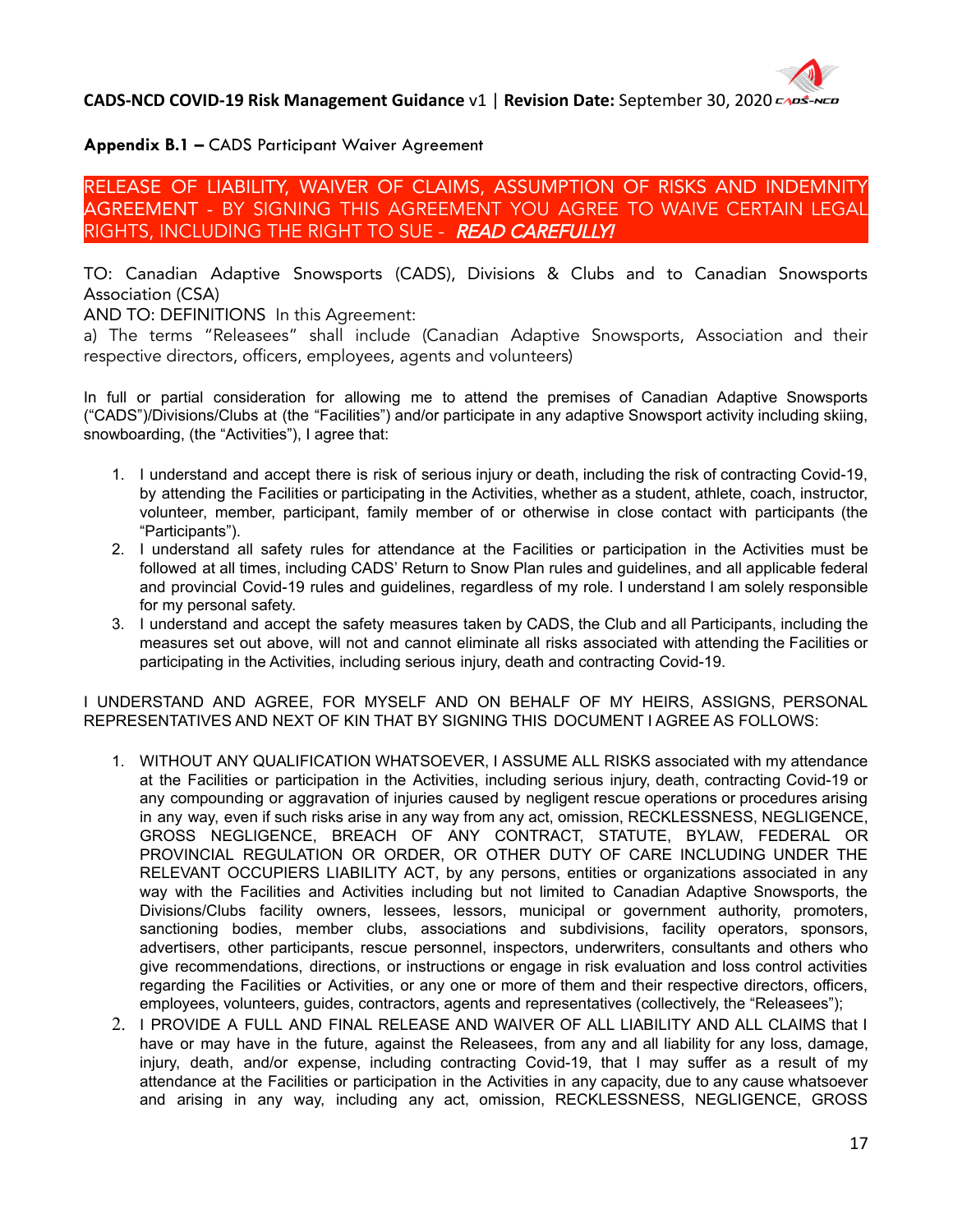

NEGLIGENCE, BREACH OF ANY CONTRACT, STATUTE, BYLAW, FEDERAL OR PROVINCIAL REGULATION OR ORDER, OR OTHER DUTY OF CARE INCLUDING UNDER THE RELEVANT OCCUPIERS LIABILITY ACT ON THE PART OF THE RELEASEES;

- 3. I AGREE NOT TO SUE THE RELEASEES OR ANY OTHER PERSON OR ORGANIZATION for any loss, damage, injury, death, and/or expense, including contracting Covid-19, arising in any way, and whether directly or indirectly related to my attendance at the Facilities or participation in the Activities;
- 4. I AGREE TO INDEMNIFY, SAVE AND HOLD HARMLESS THE RELEASEES AND EACH OF THEM from any liability, loss, damage, claim, action, award, cost, or expense including legal fees, of any form or type whatsoever, they may incur due to any claim made against them or any of them by me or on my behalf, or that of my estate, whether such claim is based on any act, omission recklessness, negligence, gross negligence, breach of contract, statute, bylaw, federal or provincial regulation or order, or any other breach of duty whatsoever of the Releasees;
- 5. I agree this Release of Liability and Indemnity Agreement is governed by the laws and in the courts of the Province in which the Facilities are located and the Activities occur.

I HAVE READ AND UNDERSTAND THIS AGREEMENT AND I AM AWARE BY SIGNING THIS AGREEMENT I AM WAIVING CERTAIN LEGAL RIGHTS INCLUDING THE RIGHT TO SUE, WHICH I, MY HEIRS, NEXT OF KIN, EXECUTORS, ADMINISTRATORS AND ASSIGNS MAY HAVE AGAINST THE RELEASEES NOW OR IN THE FUTURE.

| Date | Signature of Participant | <b>Printed Name of Participant</b> | Signature of |
|------|--------------------------|------------------------------------|--------------|

**Witness**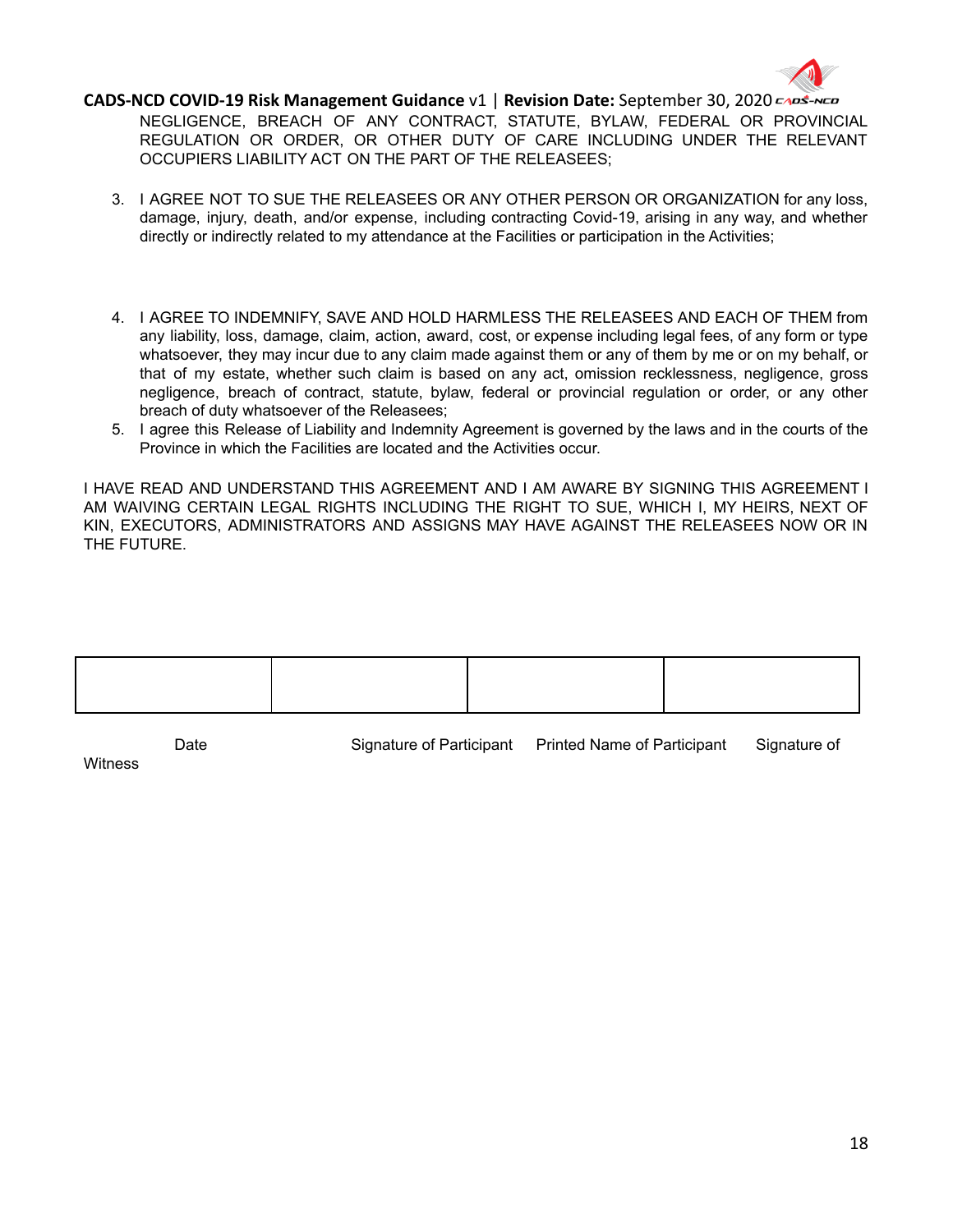# **Appendix B.2 –** CADS Participant Waiver Agreement (Minor)

RELEASE OF LIABILITY, WAIVER OF CLAIMS, ASSUMPTION OF RISKS AND INDEMNITY AGREEMENT - BY SIGNING THIS AGREEMENT YOU AGREE TO WAIVE CERTAIN LEGAL RIGHTS, INCLUDING THE RIGHT TO SUE - READ CAREFULLY!

TO: Canadian Adaptive Snowsports (CADS) , Divisions/clubs and to Canadian Snowsports Association (CSA)

AND TO: DEFINITIONS In this Agreement:

a) The terms "Releasees" shall include (Canadian Adaptive Snowsports, Association and their respective directors, officers, employees, agents and volunteers)

In full or partial consideration for allowing my minor child/ward to attend the premises of Canadian Adaptive Snowsports ("CADS")/Division/club at (the "Facilities") and/or participate in any adaptive Snowsport activity including skiing, snowboarding, (the "Activities"), I agree that:

4. I am the parent/guardian having full legal responsibility for decisions regarding my minor child/ward, namely

[name] \_\_\_\_\_\_as typed (signed) below\_\_\_\_\_\_\_\_\_\_\_\_\_\_\_\_

- 5. I understand and accept on behalf of myself and minor child/ward there is risk of serious injury or death, including the risk of contracting Covid-19, by attending the Facilities or participating in the Activities, whether as a student, athlete, coach, instructor, volunteer, member, participant, family member of or otherwise in close contact with participants (the "Participants").
- 6. My minor child/ward is physically and mentally capable to attend the Facilities and/or participate in the Activities. [Minor's name \_\_\_\_\_\_\_\_ as stated in profile\_\_\_\_\_\_\_\_\_\_\_\_] does not currently have and has not had within the past 14 days, any symptoms of Covid-19 including fever, dry cough, fatigue, aches, pains, sore throat, diarrhoea, conjunctivitis, headache, loss of taste or smell, skin rash, discolouration, difficulty breathing, chest pain or loss of speech or movement (the "Covid-19 Symptoms").
- 7. I understand and accept on my behalf and my minor child/ward's behalf the safety measures taken by CADS, the Club and all Participants, including the measures set out above, will not and cannot eliminate all risks associated with attending the Facilities or participating in the Activities, including serious injury, death and contracting Covid-19.

I UNDERSTAND AND AGREE, ON BEHALF OF MY MINOR CHILD/WARD, THEIR HEIRS, ASSIGNS, PERSONAL REPRESENTATIVES, NEXT OF KIN, MYSELF, MY HEIRS, ASSIGNS, PERSONAL REPRESENTATIVES AND NEXT OF KIN, THAT BY SIGNING THIS DOCUMENT I AGREE AS FOLLOWS:

6. WITHOUT ANY QUALIFICATION WHATSOEVER, MY MINOR CHILD/WARD AND I ON BEHALF OF MY MINOR CHILD/WARD ASSUME ALL RISKS associated with my minor child/ward's attendance at the Facilities or participation in the Activities, including serious injury, death, contracting Covid-19 or any compounding or aggravation of injuries caused by negligent rescue operations or procedures arising in any way, even if such risks arise in any way from any act, omission, RECKLESSNESS, NEGLIGENCE, GROSS NEGLIGENCE, BREACH OF ANY CONTRACT, STATUTE, BYLAW, FEDERAL OR PROVINCIAL REGULATION OR ORDER, OR OTHER DUTY OF CARE INCLUDING UNDER THE RELEVANT OCCUPIERS LIABILITY ACT, by any persons, entities or organizations associated in any way with the Facilities and Activities including but not limited to Canadian Adaptive Snowsports, facility owners, lessees, lessors, municipal or government authority, promoters, sanctioning bodies, member clubs, associations and subdivisions, facility operators, sponsors, advertisers, other participants, rescue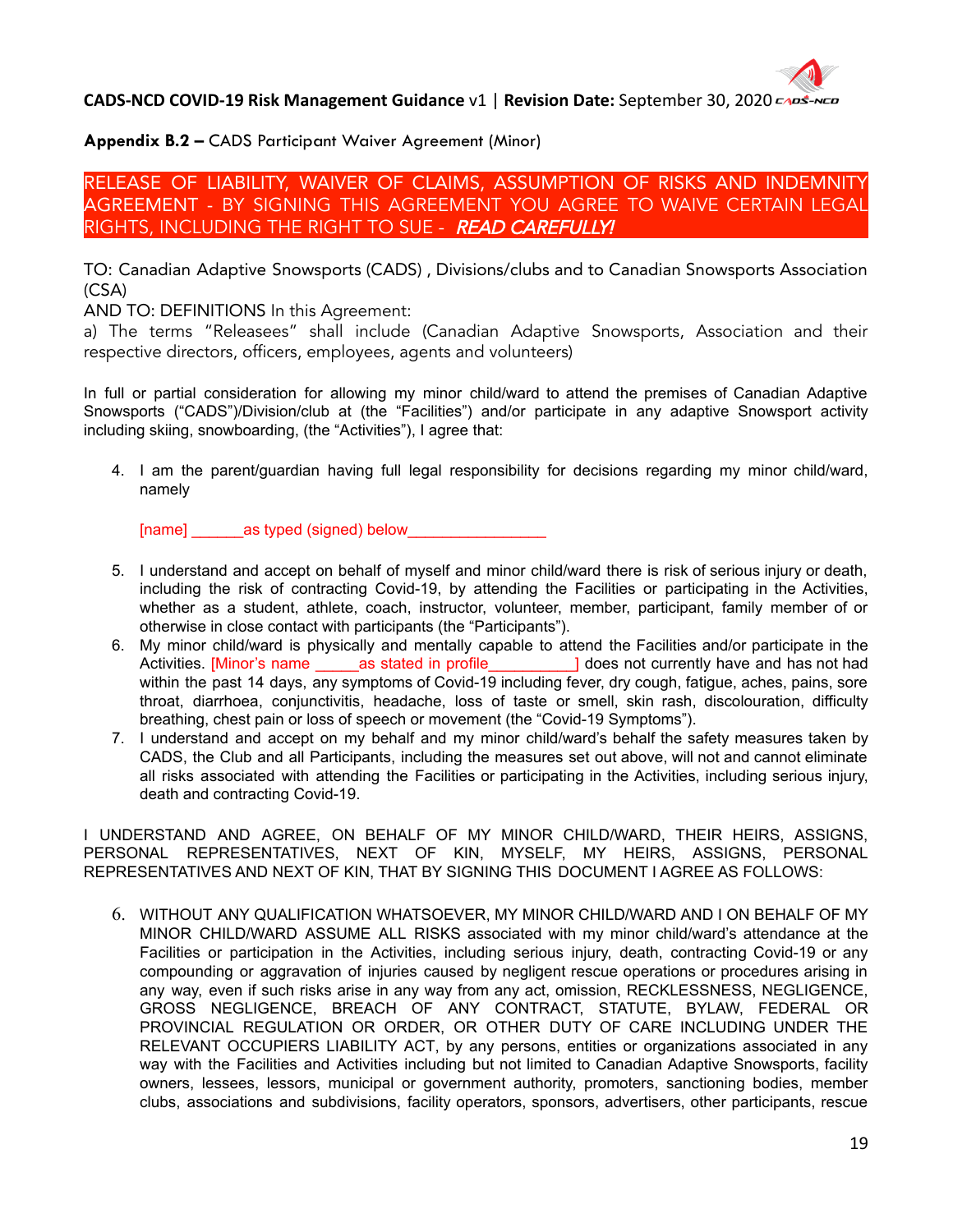

personnel, inspectors, underwriters, consultants and others who give recommendations, directions, or instructions or engage in risk evaluation and loss control activities regarding the Facilities or Activities, or any one or more of them and their respective directors, officers, employees, volunteers, guides, contractors, agents and representatives (collectively, the "Releasees");

- 7. I PROVIDE A FULL AND FINAL RELEASE AND WAIVER OF ALL LIABILITY AND ALL CLAIMS that I have or may have in the future, against the Releasees, from any and all liability for any loss, damage, injury, death, and/or expense, including contracting Covid-19, that my minor child/ward may suffer as a result of their attendance at the Facilities or participation in the Activities in any capacity, due to any cause whatsoever and arising in any way, including any act, omission, RECKLESSNESS, NEGLIGENCE, GROSS NEGLIGENCE, BREACH OF ANY CONTRACT, STATUTE, BYLAW, FEDERAL OR PROVINCIAL REGULATION OR ORDER, OR OTHER DUTY OF CARE INCLUDING UNDER THE RELEVANT OCCUPIERS LIABILITY ACT ON THE PART OF THE RELEASEES;
- 8. I AGREE NOT TO SUE THE RELEASEES OR ANY OTHER PERSON OR ORGANIZATION for any loss, damage, injury, death, and/or expense, including contracting Covid-19, arising in any way, and whether directly or indirectly related to my minor child/ward's attendance at the Facilities or participation in the Activities;
- 9. I AGREE TO INDEMNIFY, SAVE AND HOLD HARMLESS THE RELEASEES AND EACH OF THEM from any liability, loss, damage, claim, action, award, cost, or expense including legal fees, of any form or type whatsoever, they may incur due to any claim made against them or any of them by my minor child/ward, anyone on behalf of my minor child/ward, me or on my behalf, or that of my estate, whether such claim is based on any act, omission, recklessness, negligence, gross negligence, breach of contract, statute, bylaw, federal or provincial regulation or order, or any other breach of duty whatsoever of the Releasees;
- 10. I agree this Release of Liability and Indemnity Agreement is governed by the laws and in the courts of the Province in which the Facilities are located and the Activities occur.

I HAVE READ AND UNDERSTAND THIS AGREEMENT AND I AM AWARE BY SIGNING THIS AGREEMENT I AM WAIVING CERTAIN LEGAL RIGHTS INCLUDING THE RIGHT TO SUE, WHICH MY MINOR CHILD/WARD, THEIR HEIRS, NEXT OF KIN, EXECUTORS, ADMINISTRATORS AND ASSIGNS, AND I AND/OR MY MINOR CHILD/WARD MAY HAVE AGAINST THE RELEASEES NOW OR IN THE FUTURE.

Date Signature of Parent/Guardian Printed Name of Parent/Guardian Signature

of Witness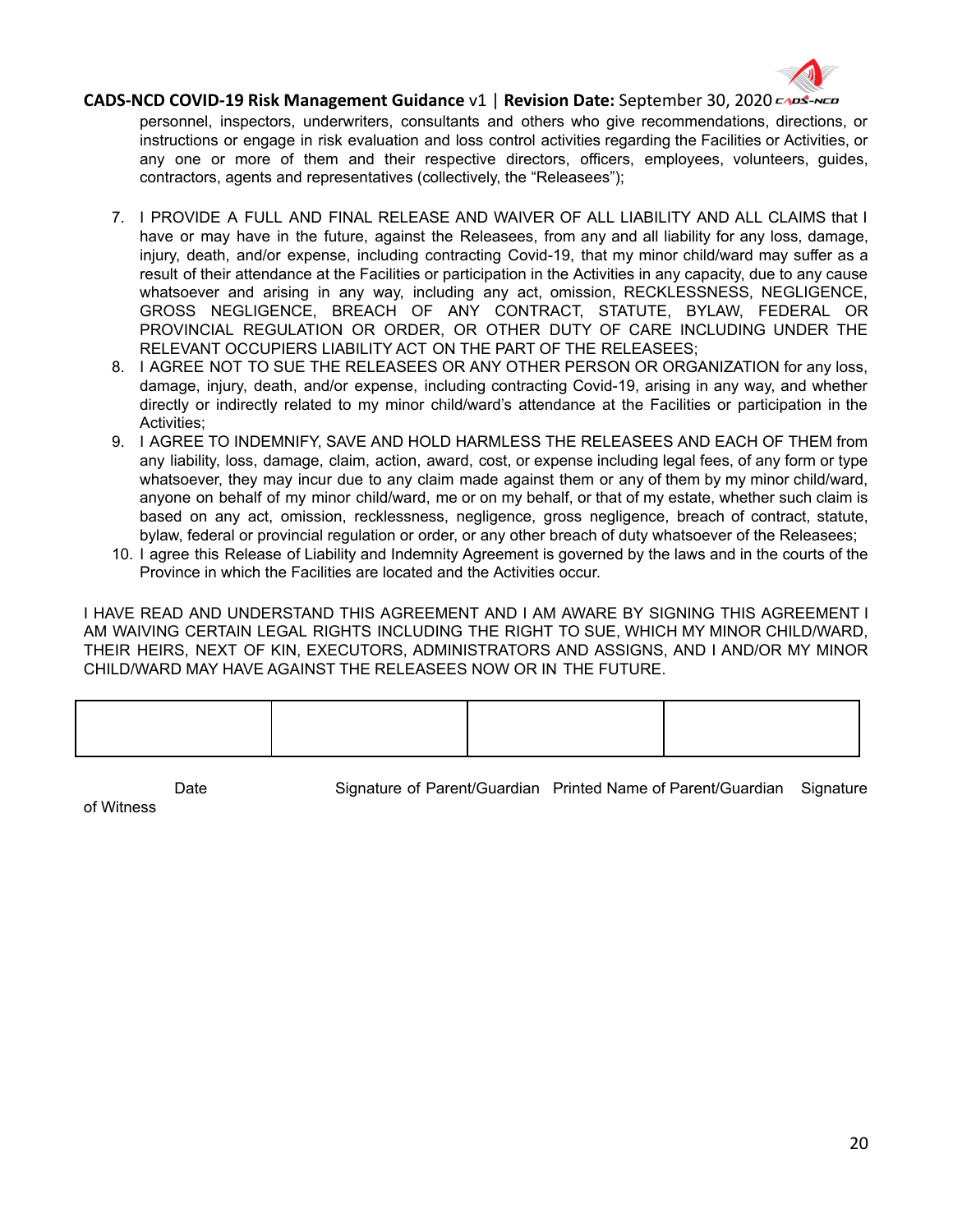

**Appendix C - Resources**

# **PRIMARY APPLICABLE PUBLIC HEALTH AUTHORITIES** (Government Response)

**Province of Ontario**: https://www.ontario.ca/page/how-ontario-is-responding-covid-19? ga=2.94850588.1462883686.1584 [292615-1064851764.1536854109](https://www.ontario.ca/page/how-ontario-is-responding-covid-19?_ga=2.94850588.1462883686.1584292615-1064851764.1536854109) **Province of Quebec**: <https://www.quebec.ca/en/health/health-issues/a-z/2019-coronavirus/> **Government of Canada** (General):

<https://www.canada.ca/en/public-health/services/diseases/coronavirus-disease-covid-19.html>

# **GENERAL COVID RESOURCES**

COVID-19-19 and people with disabilities – Government of Canada: https://www.canada.ca/en/public-health/services/diseases/2019-novel-coronavirus-infection/guidance -documents/people-with-disabilities.html COVID-19-19 Protection: [http://www.bccdc.ca/Health-Info-Site/Documents/COVID-1919-Prevention.pdf](http://www.bccdc.ca/Health-Info-Site/Documents/COVID19-Prevention.pdf) Physical Distancing: [http://www.bccdc.ca/Health-ProfessionalsSite/Documents/COVID-1919\\_PhysicalDistancingPoster.pdf](http://www.bccdc.ca/Health-ProfessionalsSite/Documents/COVID19_PhysicalDistancingPoster.pdf) Do not enter if you are sick: [http://www.bccdc.ca/Health-InfoSite/Documents/COVID-1919\\_DoNotEnterPoster.pdf](http://www.bccdc.ca/Health-InfoSite/Documents/COVID19_DoNotEnterPoster.pdf) Vulnerable Populations: [https://www.canada.ca/content/dam/phacaspc/documents/services/publications/diseases-conditions/](https://www.canada.ca/content/dam/phacaspc/documents/services/publications/diseases-conditions/coronavirus/COVID-19-19-vulnerablepopulations/COVID-19-19-vulnerable-populations-eng.pdf) [coronavirus/COVID-19-19-vulnerablepopulations/COVID-19-19-vulnerable-populations-eng.pdf](https://www.canada.ca/content/dam/phacaspc/documents/services/publications/diseases-conditions/coronavirus/COVID-19-19-vulnerablepopulations/COVID-19-19-vulnerable-populations-eng.pdf)

# **CADS Posters/ COVID POSTER HYPERLINKS**

[CADS Guidelines Coronavirus Poster.pdf](https://files.constantcontact.com/a7e5279e301/73d8dd3f-35e6-4b3b-ab3a-eb40ccb806ad.pdf) [CADS Guidelines Coronavirus Poster.png](https://files.constantcontact.com/a7e5279e301/8af60730-ff70-4763-843f-61f92319ccb1.png) [CADS Physical Distancing Coronavirus Poster.png](https://files.constantcontact.com/a7e5279e301/c1d1bec1-afc2-42bf-add9-e34838efaf1c.png) [COVID19\\_Poster\\_002\\_English.pdf](https://files.constantcontact.com/a7e5279e301/4cbdc4a3-b4f5-47da-939d-f3dad9aead25.pdf) [how-to-wear-a-medical-mask-safely-dos-and-donts.png](https://files.constantcontact.com/a7e5279e301/cd4c41de-0775-452d-9e43-d11a706d666f.png) [how-to-wear-a-non-medical-fabric-mask-safely-dos-and-donts.png](https://files.constantcontact.com/a7e5279e301/823e1483-f3fa-45d2-9011-c1e0e99006d4.png)